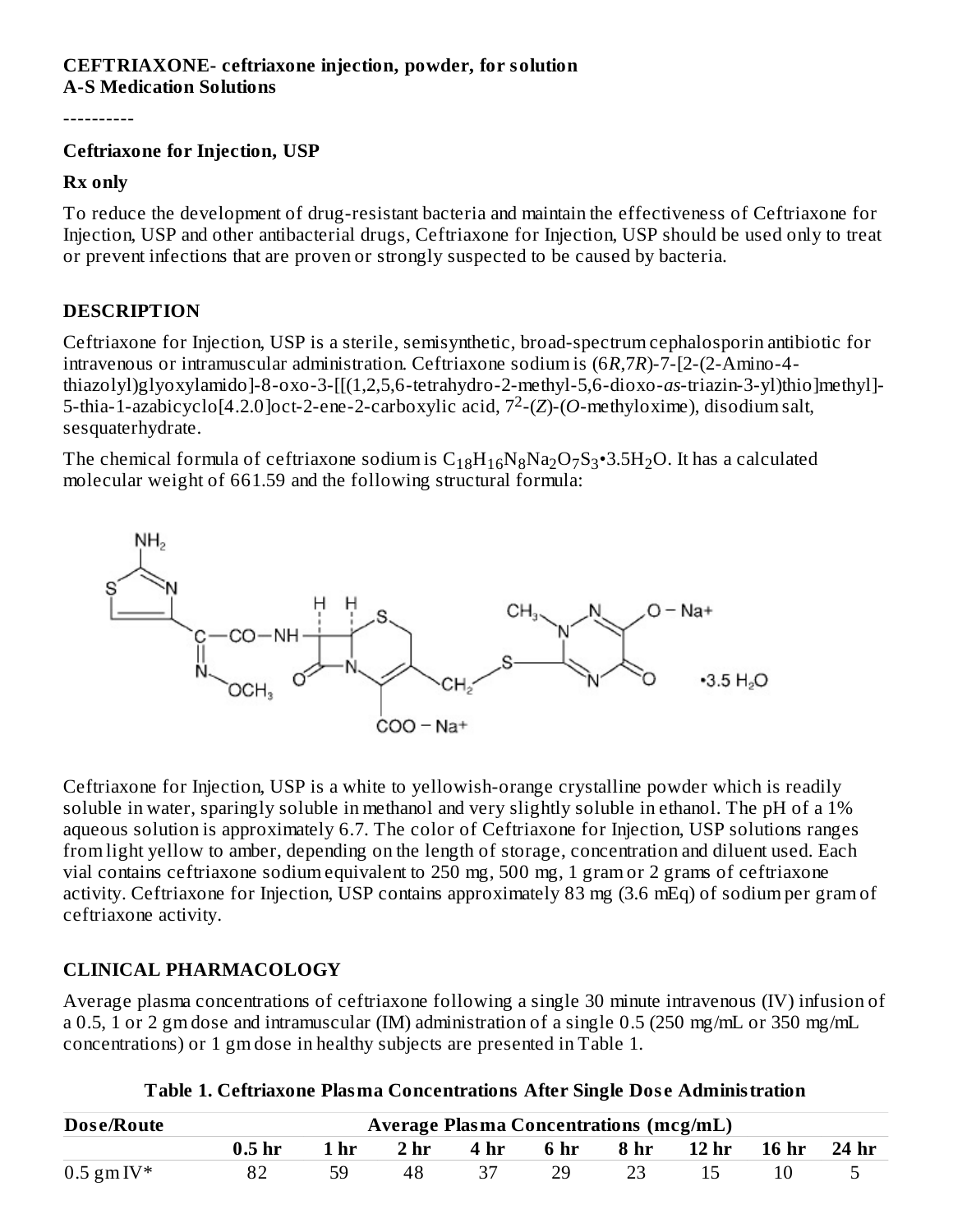| $0.5$ gm IM                                                |     |     |     |     |    |    |    |           |           |
|------------------------------------------------------------|-----|-----|-----|-----|----|----|----|-----------|-----------|
| $250 \text{ mg/mL}$                                        | 22  | 33  | 38  | 35  | 30 | 26 | 16 | <b>ND</b> | 5         |
| $0.5$ gm IM                                                |     |     |     |     |    |    |    |           |           |
| $350 \text{ mg/mL}$                                        | 20  | 32  | 38  | 34  | 31 | 24 | 16 | ND        | 5         |
| $1$ gm IV*                                                 | 151 | 111 | 88  | 67  | 53 | 43 | 28 | 18        | 9         |
| $1$ gm IM                                                  | 40  | 68  | 76  | 68  | 56 | 44 | 29 | <b>ND</b> | <b>ND</b> |
| $2$ gm IV*                                                 | 257 | 192 | 154 | 117 | 89 | 74 | 46 | 31        | 15        |
| *IV doses were infused at a constant rate over 30 minutes. |     |     |     |     |    |    |    |           |           |
| $ND = Not determined.$                                     |     |     |     |     |    |    |    |           |           |

Ceftriaxone was completely absorbed following IM administration with mean maximum plasma concentrations occurring between 2 and 3 hours post-dose. Multiple IV or IM doses ranging from 0.5 to 2 gm at 12 to 24 hour intervals resulted in 15% to 36% accumulation of ceftriaxone above single dose values.

Ceftriaxone concentrations in urine are shown in Table 2.

| Dose/Route             | <b>Average Urinary Concentrations (mcg/mL)</b> |             |               |     |                                    |           |  |  |
|------------------------|------------------------------------------------|-------------|---------------|-----|------------------------------------|-----------|--|--|
|                        | $0$ to $2$ hr                                  | $2$ to 4 hr | $4$ to $8$ hr |     | 8 to 12 hr 12 to 24 hr 24 to 48 hr |           |  |  |
| $0.5$ gm IV            | 526                                            | 366         | 142           | 87  | 70                                 | 15        |  |  |
| $0.5$ gm IM            | 115                                            | 425         | 308           | 127 | 96                                 | 28        |  |  |
| $1$ gm IV              | 995                                            | 855         | 293           | 147 | 132                                | 32        |  |  |
| $1$ gm IM              | 504                                            | 628         | 418           | 237 | <b>ND</b>                          | <b>ND</b> |  |  |
| $2$ gm IV              | 2692                                           | 1976        | 757           | 274 | 198                                | 40        |  |  |
| $ND = Not determined.$ |                                                |             |               |     |                                    |           |  |  |

**Table 2. Urinary Concentrations of Ceftriaxone After Single Dos e Administration**

Thirty-three percent to 67% of a ceftriaxone dose was excreted in the urine as unchanged drug and the remainder was secreted in the bile and ultimately found in the feces as microbiologically inactive compounds. After a 1 gm IV dose, average concentrations of ceftriaxone, determined from 1 to 3 hours after dosing, were 581 mcg/mL in the gallbladder bile, 788 mcg/mL in the common duct bile, 898 mcg/mL in the cystic duct bile, 78.2 mcg/gm in the gallbladder wall and 62.1 mcg/mL in the concurrent plasma.

Over a 0.15 to 3 gm dose range in healthy adult subjects, the values of elimination half-life ranged from 5.8 to 8.7 hours; apparent volume of distribution from 5.78 to 13.5 L; plasma clearance from 0.58 to 1.45 L/hour; and renal clearance from 0.32 to 0.73 L/hour. Ceftriaxone is reversibly bound to human plasma proteins, and the binding decreased from a value of 95% bound at plasma concentrations of <25 mcg/mL to a value of 85% bound at 300 mcg/mL. Ceftriaxone crosses the blood placenta barrier.

The average values of maximum plasma concentration, elimination half-life, plasma clearance and volume of distribution after a 50 mg/kg IV dose and after a 75 mg/kg IV dose in pediatric patients suffering from bacterial meningitis are shown in Table 3. Ceftriaxone penetrated the inflamed meninges of infants and pediatric patients; CSF concentrations after a 50 mg/kg IV dose and after a 75 mg/kg IV dose are also shown in Table 3.

### **Table 3. Average Pharmacokinetic Parameters of Ceftriaxone in Pediatric Patients With Meningitis**

|                                        | 50 mg/kg IV | 75 mg/kg IV |
|----------------------------------------|-------------|-------------|
| Maximum Plasma Concentrations (mcg/mL) | 216         | 275         |
| Elimination Half-life (hr)             | 4.6         |             |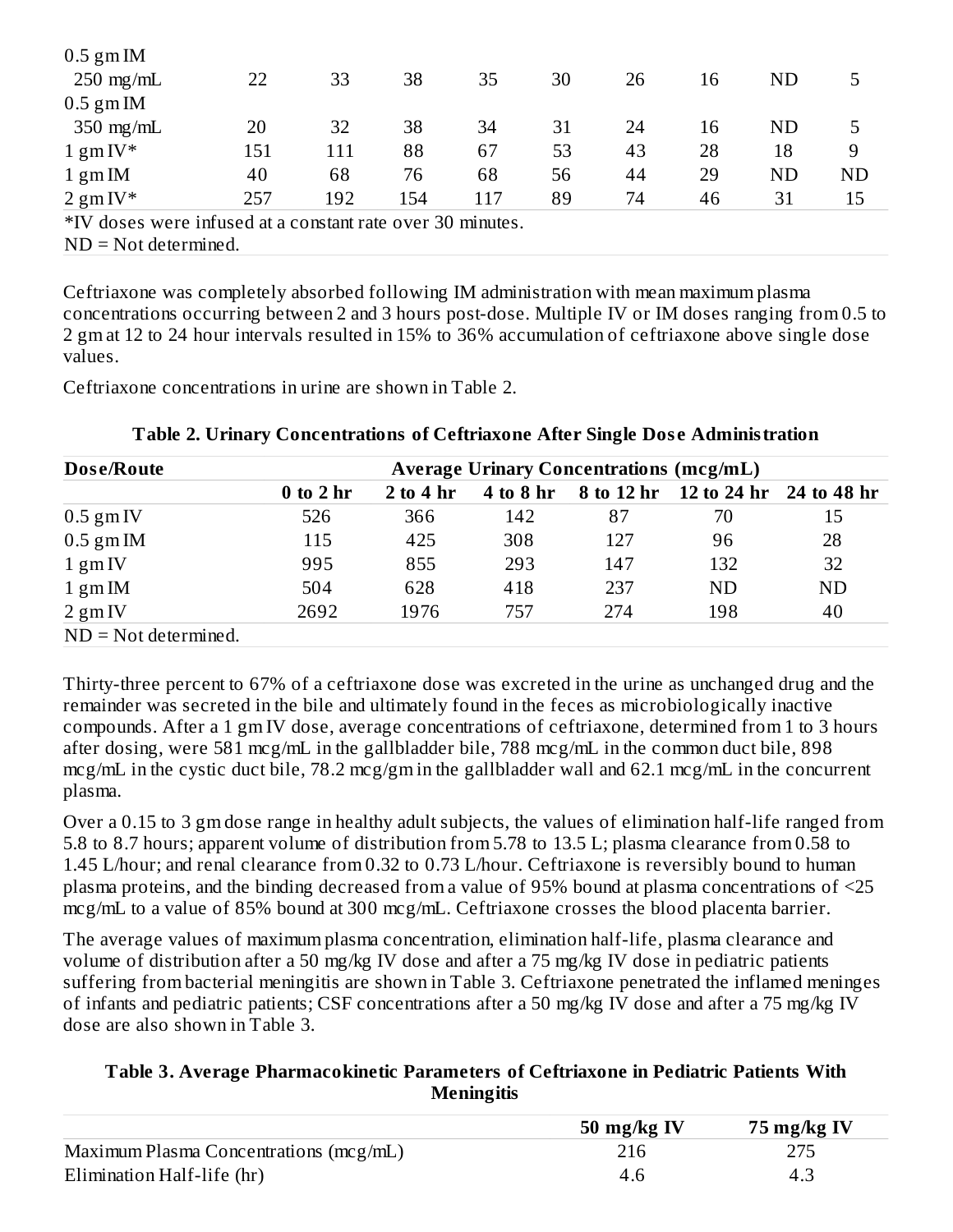| Plasma Clearance (mL/hr/kg)                  | 49              | 60              |
|----------------------------------------------|-----------------|-----------------|
| Volume of Distribution (mL/kg)               | 338             | 373             |
| CSF Concentration—inflamed meninges (mcg/mL) | 5.6             | 6.4             |
| Range $(mcg/mL)$                             | 1.3 to 18.5     | 1.3 to 44       |
| Time after dose (hr)                         | $3.7 (\pm 1.6)$ | 3.3 $(\pm 1.4)$ |

Compared to that in healthy adult subjects, the pharmacokinetics of ceftriaxone were only minimally altered in elderly subjects and in patients with renal impairment or hepatic dysfunction (Table 4); therefore, dosage adjustments are not necessary for these patients with ceftriaxone dosages up to 2 gm per day. Ceftriaxone was not removed to any significant extent from the plasma by hemodialysis. In 6 of 26 dialysis patients, the elimination rate of ceftriaxone was markedly reduced.

| <b>Subject Group</b>                       | <b>Elimination</b><br><b>Half-Life</b><br>(hr) | <b>Plasma</b><br><b>Clearance</b><br>(L/hr) | <b>Volume of</b><br>Distribution<br>(L) |
|--------------------------------------------|------------------------------------------------|---------------------------------------------|-----------------------------------------|
| <b>Healthy Subjects</b>                    | 5.8 to 8.7                                     | 0.58 to 1.45                                | 5.8 to 13.5                             |
| Elderly Subjects (mean age, 70.5 yr)       | 8.9                                            | 0.83                                        | 10.7                                    |
| Patients With Renal Impairment             |                                                |                                             |                                         |
| Hemodialysis Patients (0 to 5 mL/min)*     | 14.7                                           | 0.65                                        | 13.7                                    |
| Severe $(5 \text{ to } 15 \text{ mL/min})$ | 15.7                                           | 0.56                                        | 12.5                                    |
| Moderate (16 to 30 mL/min)                 | 11.4                                           | 0.72                                        | 11.8                                    |
| Mild $(31 \text{ to } 60 \text{ mL/min})$  | 12.4                                           | 0.7                                         | 13.3                                    |
| Patients With Liver Disease                | 8.8                                            | 1.1                                         | 13.6                                    |

#### **Table 4. Average Pharmacokinetic Parameters of Ceftriaxone in Humans**

\* Creatinine clearance.

The elimination of ceftriaxone is not altered when ceftriaxone for injection is co-administered with probenecid.

### **Pharmacokinetics in the Middle Ear Fluid**

In one study, total ceftriaxone concentrations (bound and unbound) were measured in middle ear fluid obtained during the insertion of tympanostomy tubes in 42 pediatric patients with otitis media. Sampling times were from 1 to 50 hours after a single intramuscular injection of 50 mg/kg of ceftriaxone. Mean  $(±$ SD) ceftriaxone levels in the middle ear reached a peak of  $35 (\pm 12)$  mcg/mL at 24 hours, and remained at 19  $(\pm 7)$  mcg/mL at 48 hours. Based on middle ear fluid ceftriaxone concentrations in the 23 to 25 hour and the 46 to 50 hour sampling time intervals, a half-life of 25 hours was calculated. Ceftriaxone is highly bound to plasma proteins. The extent of binding to proteins in the middle ear fluid is unknown.

#### **Interaction with Calcium**

Two *in vitro* studies, one using adult plasma and the other neonatal plasma from umbilical cord blood have been carried out to assess interaction of ceftriaxone and calcium. Ceftriaxone concentrations up to 1 mM (in excess of concentrations achieved *in vivo* following administration of 2 grams ceftriaxone infused over 30 minutes) were used in combination with calcium concentrations up to 12 mM (48 mg/dL). Recovery of ceftriaxone from plasma was reduced with calcium concentrations of 6 mM (24 mg/dL) or higher in adult plasma or 4 mM (16 mg/dL) or higher in neonatal plasma. This may be reflective of ceftriaxone-calcium precipitation.

### **Microbiology**

### **Mechanism of Action**

Ceftriaxone is a bactericidal agent that acts by inhibition of bacterial cell wall synthesis. Ceftriaxone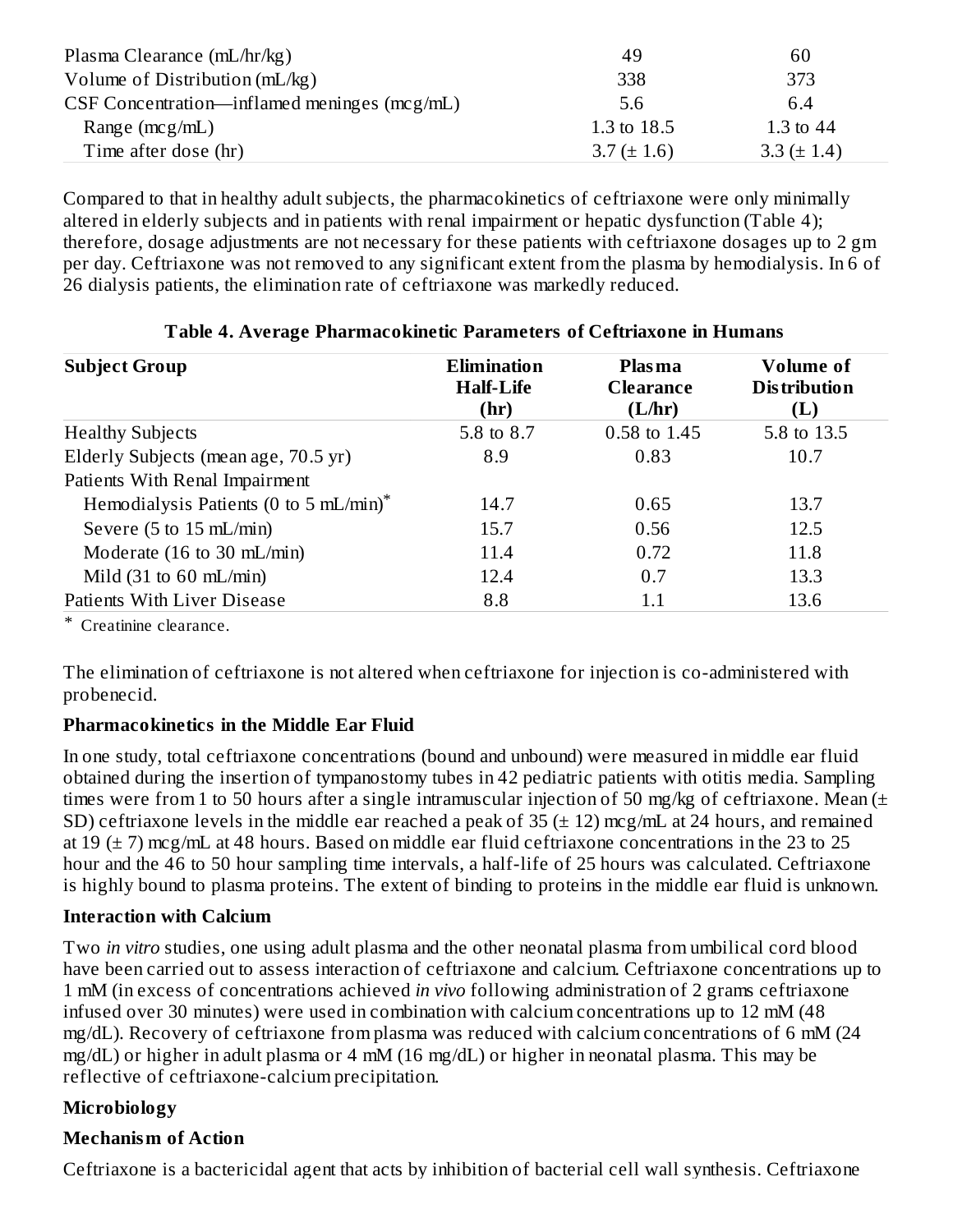has activity in the presence of some beta-lactamases, both penicillinases and cephalosporinases, of Gram-negative and Gram-positive bacteria.

#### **Mechanism of Resistance**

Resistance to ceftriaxone is primarily through hydrolysis by beta-lactamase, alteration of penicillinbinding proteins (PBPs), and decreased permeability.

Interaction with Other Antimicrobials

In an *in vitro* study antagonistic effects have been observed with the combination of chloramphenicol and ceftriaxone.

Ceftriaxone has been shown to be active against most isolates of the following bacteria, both *in vitro* and in clinical infections as described in the INDICATIONS AND USAGE section:

- Gram-negative bacteria *Acinetobacter calcoaceticus Enterobacter aerogenes Enterobacter cloacae Escherichia coli Haemophilus influenzae Haemophilus parainfluenzae Klebsiella oxytoca Klebsiella pneumoniae Moraxella catarrhalis Morganella morganii Neisseria gonorrhoeae Neisseria meningitidis Proteus mirabilis Proteus vulgaris Pseudomonas aeruginosa Serratia marcescens*
- Gram-positive bacteria *Staphylococcus aureus Staphylococcus epidermidis Streptococcus pneumoniae Streptococcus pyogenes Viridans group streptococci*
- Anaerobic bacteria *Bacteroides fragilis Clostridium species Peptostreptococcus species*

The following *in vitro* data are available, but their clinical significance is unknown. At least 90 percent of the following microorganisms exhibit an *in vitro* minimum inhibitory concentration (MIC) less than or equal to the susceptible breakpoint for ceftriaxone. However, the efficacy of ceftriaxone in treating clinical infections due to these microorganisms has not been established in adequate and wellcontrolled clinical trials.

• Gram-negative bacteria *Citrobacter diversus Citrobacter freundii Providencia* species (including *Providencia rettgeri*) *Salmonella* species (including *Salmonella typhi*) *Shigella* species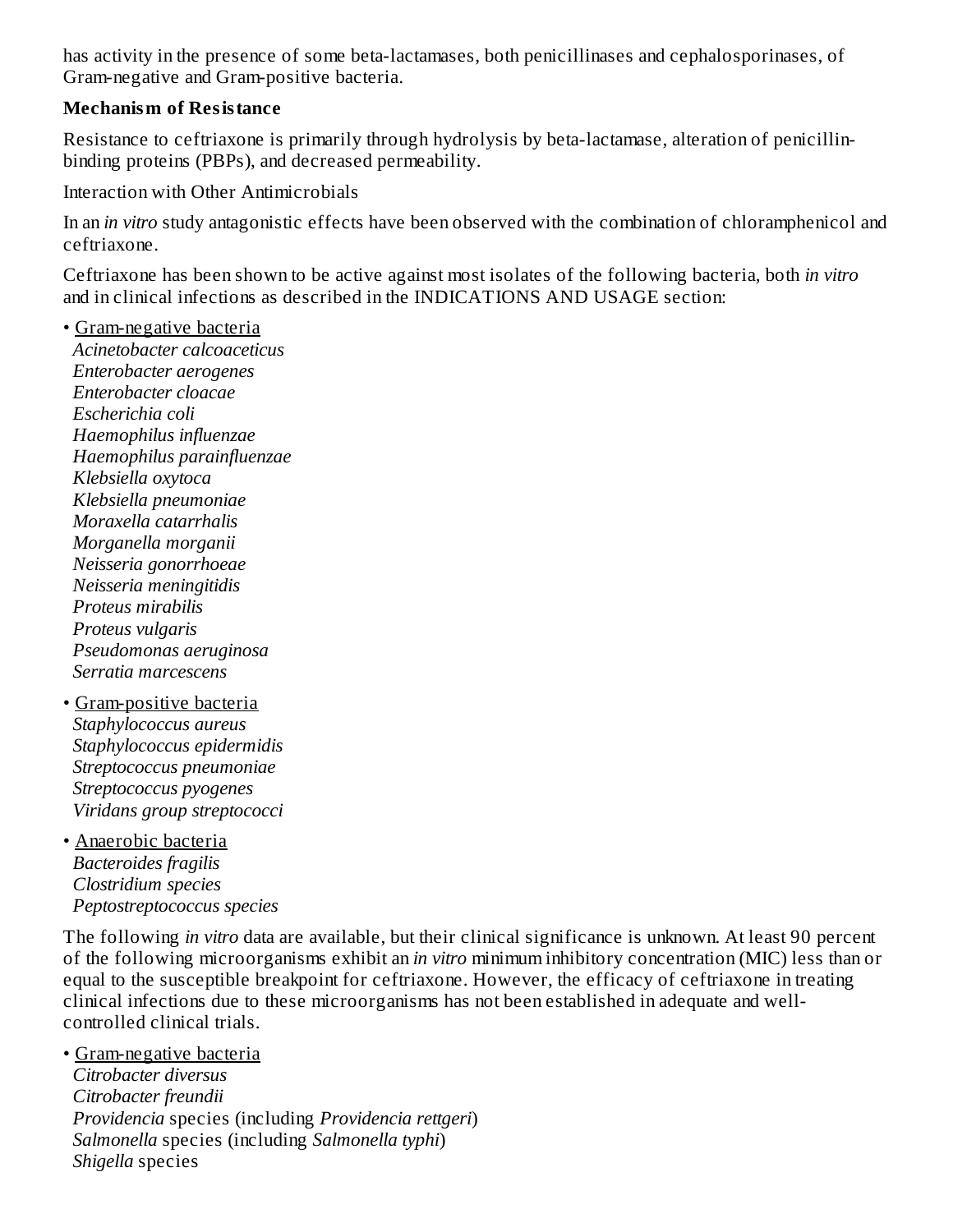- Gram-positive bacteria *Streptococcus agalactiae*
- Anaerobic bacteria *Porphyromonas* (*Bacteroides*) *melaninogenicus Prevotella* (*Bacteroides*) *bivius*

### **Sus ceptibility Test Methods**

When available, the clinical microbiology laboratory should provide the results of *in vitro* susceptibility test results for antimicrobial drug products used in resident hospitals to the physician as periodic reports that describe the susceptibility profile of nosocomial and community-acquired pathogens. These reports should aid the physician in selecting an antibacterial drug product for treatment.

#### **Dilution techniques**

Quantitative methods are used to determine antimicrobial minimal inhibitory concentrations (MICs). These MICs provide estimates of the susceptibility of bacteria to antimicrobial compounds. The MICs should be determined using a standardized test method  $1,3$ . The MIC values should be interpreted according to criteria provided in Table 5.

#### **Diffusion techniques**

Quantitative methods that require measurement of zone diameters also provide reproducible estimates of the susceptibility of bacteria to antimicrobial compounds. The zone size provides an estimate of the susceptibility of bacteria to antimicrobial compounds. The zone size should be determined using a standardized test method <sup>2,3</sup>. This procedure uses paper disks impregnated with 30 mcg ceftriaxone to test the susceptibility of microorganisms to ceftriaxone. The disk diffusion interpretive criteria are provided in Table 5.

#### **Anaerobic techniques**

For anaerobic bacteria, the susceptibility to ceftriaxone as MICs can be determined by a standardized agar test method  $3,4$ . The MIC values obtained should be interpreted according to the criteria provided in Table 5.

| Pathogen                                                        | Minimum Inhibitory<br>Concentrations<br>(mcg/ml) |                                |                  | Disk Diffusion Zone<br>Diameters (mm) |                          |                  |  |
|-----------------------------------------------------------------|--------------------------------------------------|--------------------------------|------------------|---------------------------------------|--------------------------|------------------|--|
|                                                                 | (S)<br>Susceptible                               | $(\mathrm{I})$<br>Intermediate | (R)<br>Resistant | (S)<br>Susceptible                    | $\rm(I)$<br>Intermediate | (R)<br>Resistant |  |
| Enterobacteriaceae <sup>a</sup>                                 | $\leq 1$                                         | $\overline{2}$                 | $\geq$ 4         | $\geq$ 23                             | 20 to 22                 | $\leq$ 19        |  |
| Haemophilus<br>influenzaeb, c                                   | $\leq$ 2                                         |                                |                  | $\geq$ 26                             |                          |                  |  |
| Neisseria<br>gonorrhoeae <sup>c</sup>                           | $≤0.25$                                          |                                |                  | $\geq$ 35                             |                          |                  |  |
| Neisseria<br>meningitidis <sup>c</sup>                          | $≤0.12$                                          |                                |                  | $\geq$ 34                             |                          |                  |  |
| Streptococcus<br>pneumoniae <sup>d</sup><br>meningitis isolates | $\leq 0.5$                                       | 1                              | $\geq$ 2         |                                       |                          |                  |  |
| Streptococcus<br>pneumoniae <sup>d</sup><br>non-meningitis      | $\leq 1$                                         | $\overline{2}$                 | $\geq 4$         |                                       |                          |                  |  |

**Table 5. Sus ceptibility Test Interpretive Criteria for Ceftriaxone**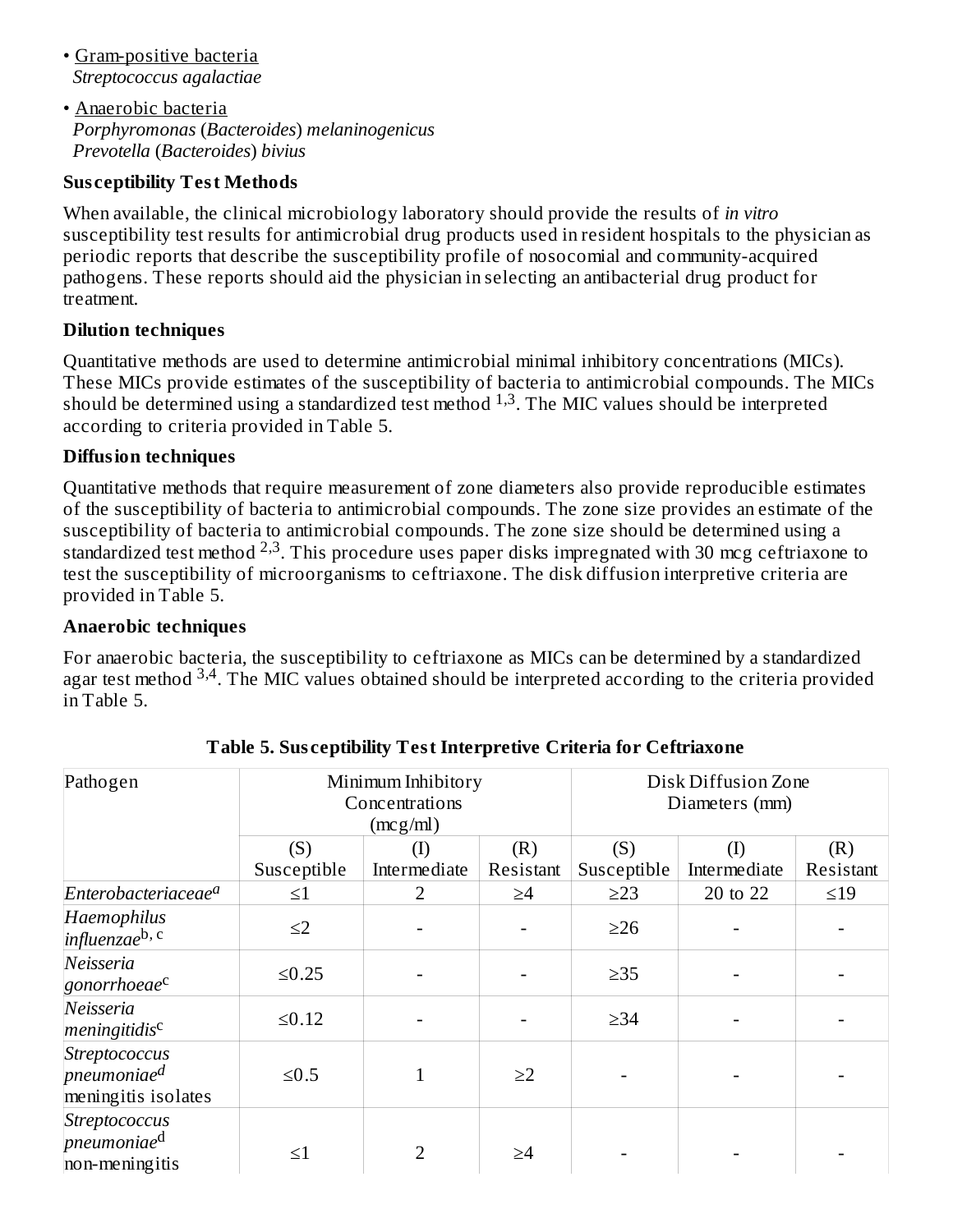| isolates                                                        |            |   |    |           |          |           |
|-----------------------------------------------------------------|------------|---|----|-----------|----------|-----------|
| Streptococcus<br>species<br>betahemolytic<br>group <sup>c</sup> | $\leq 0.5$ |   |    | $\geq$ 24 |          |           |
| Viridans group<br>streptococci                                  | $\leq$ 1   | 2 | ≥4 | $\geq$ 27 | 25 to 26 | $\leq$ 24 |
| Anaerobic bacteria<br>(agar method)                             | $\leq$ 1   | 2 | ≥4 |           |          |           |

<sup>a</sup> Susceptibility interpretive criteria for *Enterobacteriaceae* are based on a dose of 1 gram IV q 24h. For isolates with intermediate susceptibility, use a dose of 2 grams IV q 24h in patients with normal renal function.

For *Haemophilus influenzae,* susceptibility interpretive criteria are based on a dose of 2 grams IV every 24 hours in patients with normal renal function. b

 $\epsilon$  The current absence of data on resistant isolates precludes defining any category other than 'Susceptible'. If isolates yield MIC results other than susceptible, they should be submitted to a reference laboratory for additional testing.

Disc diffusion interpretive criteria for ceftriaxone discs against *Streptococcus pneumoniae* are not d available, however, isolates of pneumococci with oxacillin zone diameters of ≥20 mm are susceptible (MIC ≤0.06 mcg/mL) to penicillin and can be considered susceptible to ceftriaxone. *Streptococcus pneumoniae* isolates should not be reported as penicillin (ceftriaxone) resistant or intermediate based solely on an oxacillin zone diameter of ≤19 mm. The ceftriaxone MIC should be determined for those isolates with oxacillin zone diameters ≤19 mm.

Susceptibility of staphylococci to ceftriaxone may be deduced from testing only penicillin and either cefoxitin or oxacillin.

A report of *Susceptible* indicates that the antimicrobial drug is likely to inhibit growth of the pathogen if the antimicrobial drug reaches the concentration at the site of infection. A report of *Intermediate* indicates that the result should be considered equivocal, and if the microorganism is not fully susceptible to alternative, clinically feasible drugs, the test should be repeated. This category implies possible clinical applicability in body sites where the drug is physiologically concentrated or in situations where a high dosage of drug can be used. This category also provides a buffer zone that prevents small uncontrolled technical factors from causing major discrepancies in interpretation. A report of *Resistant* indicates that the antimicrobial drug is not likely to inhibit growth of the pathogen if the antimicrobial drug reaches the concentrations usually achievable at the infection site; other therapy should be selected.

### **Quality Control**

Standardized susceptibility test procedures require the use of laboratory controls to monitor and ensure the accuracy and precision of supplies and reagents used in the assay, and the techniques of the individual performing the test<sup>1,2,3,4</sup>. Standard ceftriaxone powder should provide the following range of MIC values noted in Table 6. For the diffusion technique using the 30 mcg disk, the criteria in Table 6 should be achieved.

| <b>QC</b> Strain                 | <b>Minimum</b><br><b>Inhibitory</b><br><b>Concentrations</b><br>(mcg/mL) | <b>Disk</b><br><b>Diffusion</b><br><b>Zone diameters</b><br>(mm) |  |
|----------------------------------|--------------------------------------------------------------------------|------------------------------------------------------------------|--|
| Escherichia coli ATCC 25922      | $0.03 \text{ to } 0.12$                                                  | 29 to 35                                                         |  |
| Staphylococcus aureus ATCC 25923 |                                                                          | 22 to 28                                                         |  |

#### **Table 6. Acceptable Quality Control Ranges for Ceftriaxone**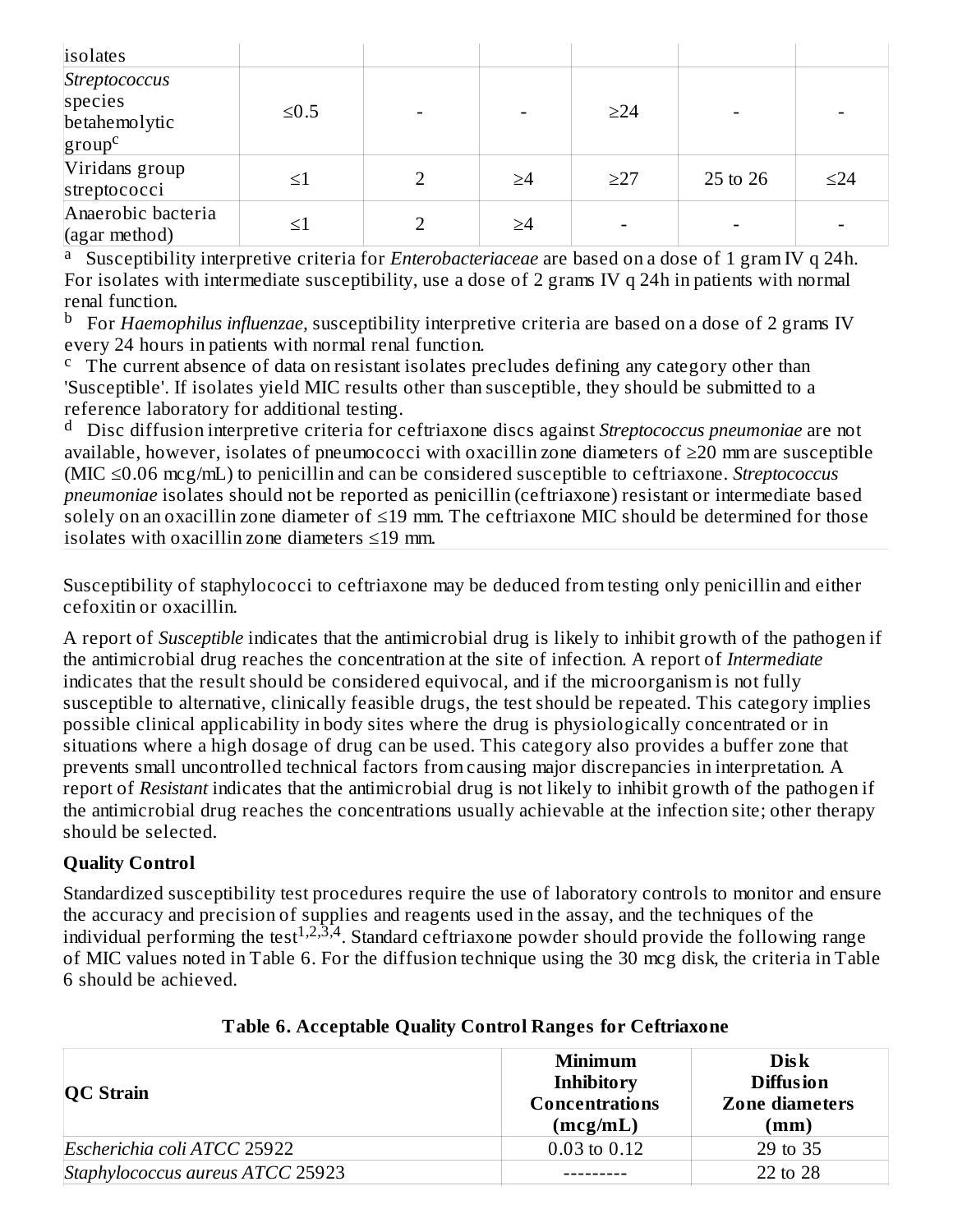| Staphylococcus aureus ATCC 29213              | $1$ to $8$       |          |
|-----------------------------------------------|------------------|----------|
| Haemophilus influenzae ATCC 49247             | $0.06$ to $0.25$ | 31 to 39 |
| Neisseria gonorrhoeae ATCC 49226              | 0.004 to 0.015   | 39 to 51 |
| Pseudomonas aeruginosa ATCC 27853             | 8 to 64          | 17 to 23 |
| Streptococcus pneumoniae ATCC 49619           | $0.03$ to $0.12$ | 30 to 35 |
| Bacteroides fragilis ATCC 25285 (agar method) | 32 to 128        |          |
| Bacteroides thetaiotaomicron ATCC 29741 (agar | 64 to 256        |          |
| method)                                       |                  |          |

### **INDICATIONS AND USAGE**

Before instituting treatment with Ceftriaxone for Injection, USP appropriate specimens should be obtained for isolation of the causative organism and for determination of its susceptibility to the drug. Therapy may be instituted prior to obtaining results of susceptibility testing.

To reduce the development of drug-resistant bacteria and maintain the effectiveness of Ceftriaxone for Injection, USP and other antibacterial drugs, Ceftriaxone for Injection, USP should be used only to treat or prevent infections that are proven or strongly suspected to be caused by susceptible bacteria. When culture and susceptibility information are available, they should be considered in selecting or modifying antibacterial therapy. In the absence of such data, local epidemiology and susceptibility patterns may contribute to the empiric selection of therapy.

Ceftriaxone for Injection, USP is indicated for the treatment of the following infections when caused by susceptible organisms:

*LOWER RESPIRATORY TRACT INFECTIONS* caused by *Streptococcus pneumoniae, Staphylococcus aureus, Haemophilus influenzae, Haemophilus parainfluenzae, Klebsiella pneumoniae, Escherichia coli, Enterobacter aerogenes, Proteus mirabilis* or *Serratia marcescens.*

*ACUTE BACTERIAL OTITIS MEDIA* caused by *Streptococcus pneumoniae, Haemophilus influenzae* (including beta-lactamase producing strains) or *Moraxella catarrhalis* (including beta-lactamase producing strains).

NOTE: In one study lower clinical cure rates were observed with a single dose of Ceftriaxone for Injection, USP compared to 10 days of oral therapy. In a second study comparable cure rates were observed between single dose Ceftriaxone for Injection, USP and the comparator. The potentially lower clinical cure rate of Ceftriaxone for Injection, USP should be balanced against the potential advantages of parenteral therapy (see **CLINICAL STUDIES**).

*SKIN AND SKIN STRUCTURE INFECTIONS* caused by *Staphylococcus aureus, Staphylococcus epidermidis, Streptococcus pyogenes*, Viridans group streptococci, *Escherichia coli, Enterobacter cloacae, Klebsiella oxytoca, Klebsiella pneumoniae, Proteus mirabilis, Morganella morganii,\* Pseudomonas aeruginosa, Serratia marcescens, Acinetobacter calcoaceticus, Bacteroides fragilis\** or *Peptostreptococcus* species.

*URINARY TRACT INFECTIONS (complicated and uncomplicated)* caused by *Escherichia coli, Proteus mirabilis, Proteus vulgaris, Morganella morganii* or *Klebsiella pneumoniae.*

*UNCOMPLICATED GONORRHEA* (*cervical/urethral and rectal*) caused by *Neisseria gonorrhoeae,* including both penicillinase- and nonpenicillinase-producing strains, and pharyngeal gonorrhea caused by nonpenicillinase-producing strains of *Neisseria gonorrhoeae.*

*PELVIC INFLAMMATORY DISEASE* caused by *Neisseria gonorrhoeae.* Ceftriaxone for Injection, USP like other cephalosporins, has no activity against *Chlamydia trachomatis.* Therefore, when cephalosporins are used in the treatment of patients with pelvic inflammatory disease and *Chlamydia trachomatis* is one of the suspected pathogens, appropriate antichlamydial coverage should be added.

*BACTERIAL SEPTICEMIA* caused by *Staphylococcus aureus, Streptococcus pneumoniae, Escherichia coli,*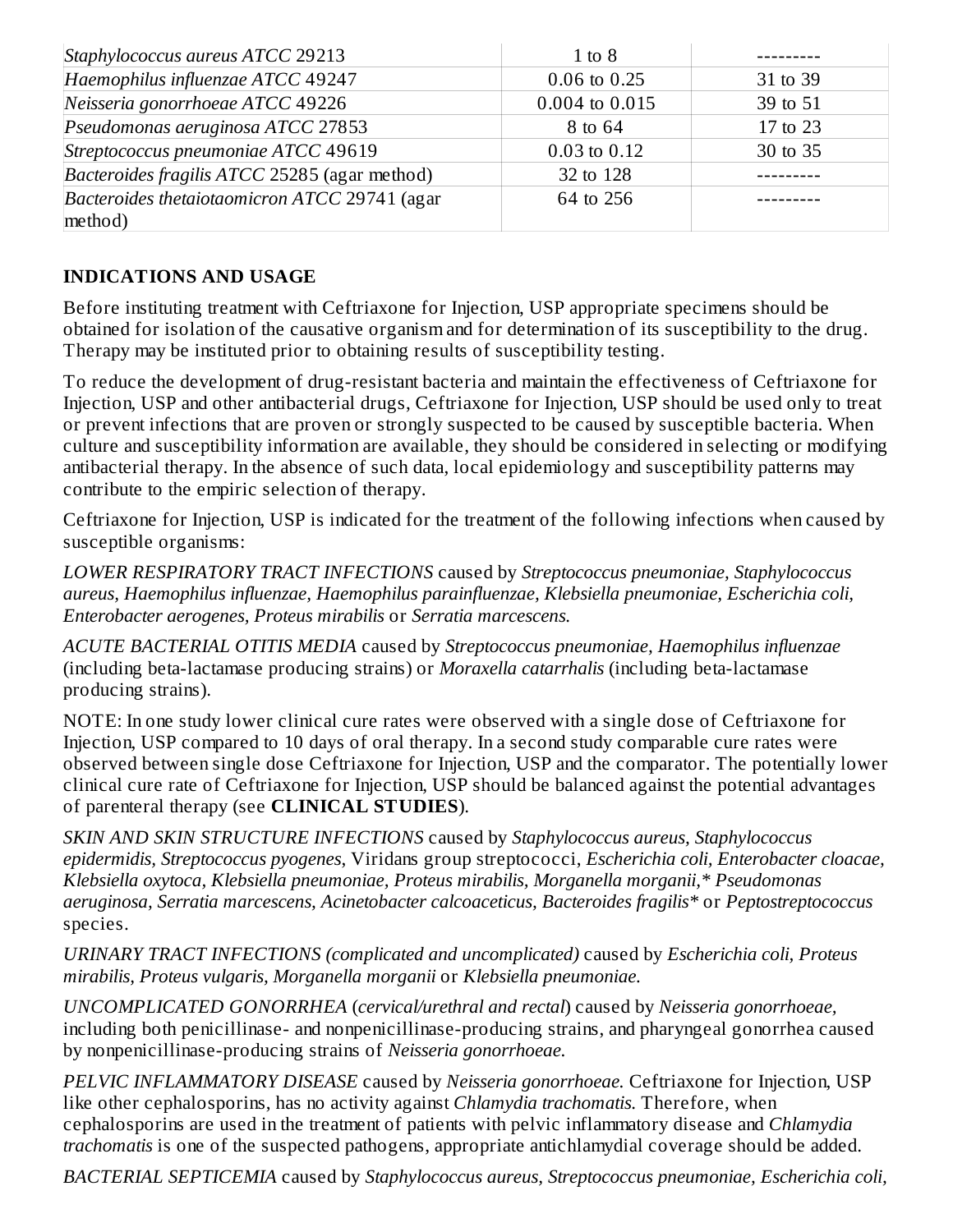*Haemophilus influenzae* or *Klebsiella pneumoniae.*

*BONE AND JOINT INFECTIONS* caused by *Staphylococcus aureus, Streptococcus pneumoniae, Escherichia coli, Proteus mirabilis, Klebsiella pneumoniae* or *Enterobacter* species.

*INTRA-ABDOMINAL INFECTIONS* caused by *Escherichia coli, Klebsiella pneumoniae, Bacteroides fragilis, Clostridium* species (Note: most strains of *Clostridium difficile* are resistant) or *Peptostreptococcus* species.

*MENINGITIS* caused by *Haemophilus influenzae, Neisseria meningitidis* or *Streptococcus pneumoniae*. Ceftriaxone for Injection, USP has also been used successfully in a limited number of cases of meningitis and shunt infection caused by *Staphylococcus epidermidis*\* and *Escherichia coli.*\*

\*Efficacy for this organism in this organ system was studied in fewer than ten infections.

*SURGICAL PROPHYLAXIS:* The preoperative administration of a single 1 gm dose of Ceftriaxone for Injection, USP may reduce the incidence of postoperative infections in patients undergoing surgical procedures classified as contaminated or potentially contaminated (e.g.*,* vaginal or abdominal hysterectomy or cholecystectomy for chronic calculous cholecystitis in high-risk patients, such as those over 70 years of age, with acute cholecystitis not requiring therapeutic antimicrobials, obstructive jaundice or common duct bile stones) and in surgical patients for whom infection at the operative site would present serious risk (e.g.*,* during coronary artery bypass surgery). Although Ceftriaxone for Injection, USP has been shown to have been as effective as cefazolin in the prevention of infection following coronary artery bypass surgery, no placebo-controlled trials have been conducted to evaluate any cephalosporin antibiotic in the prevention of infection following coronary artery bypass surgery.

When administered prior to surgical procedures for which it is indicated, a single 1 gm dose of Ceftriaxone for Injection, USP provides protection from most infections due to susceptible organisms throughout the course of the procedure.

# **CONTRAINDICATIONS**

# **Hypers ensitivity**

Ceftriaxone for injection is contraindicated in patients with known hypersensitivity to ceftriaxone, any of its excipients or to any other cephalosporin. Patients with previous hypersensitivity reactions to penicillin and other beta lactam antibacterial agents may be at greater risk of hypersensitivity to ceftriaxone (see **WARNINGS** – Hypersensitivity).

# **Neonates**

Premature neonates: Ceftriaxone for injection is contraindicated in premature neonates up to a postmenstrual age of 41 weeks (gestational age + chronological age).

Hyperbilirubinemic neonates: Hyperbilirubinemic neonates should not be treated with Ceftriaxone for injection. Ceftriaxone can displace bilirubin from its binding to serum albumin, leading to a risk of bilirubin encephalopathy in these patients.

# **Neonates Requiring Calcium Containing IV Solutions**

Ceftriaxone for injection is contraindicated in neonates  $(\leq 28 \text{ days})$  if they require (or are expected to require) treatment with calcium-containing IV solutions, including continuous calcium-containing infusions such as parenteral nutrition because of the risk of precipitation of ceftriaxone-calcium (see **CLINICAL PHARMACOLOGY, WARNINGS** and **DOSAGE AND ADMINISTRATION**).

Cases of fatal outcomes in which a crystalline material was observed in the lungs and kidneys at autopsy have been reported in neonates receiving ceftriaxone for injection and calcium-containing fluids. In some of these cases, the same intravenous infusion line was used for both ceftriaxone for injection and calcium-containing fluids and in some a precipitate was observed in the intravenous infusion line. There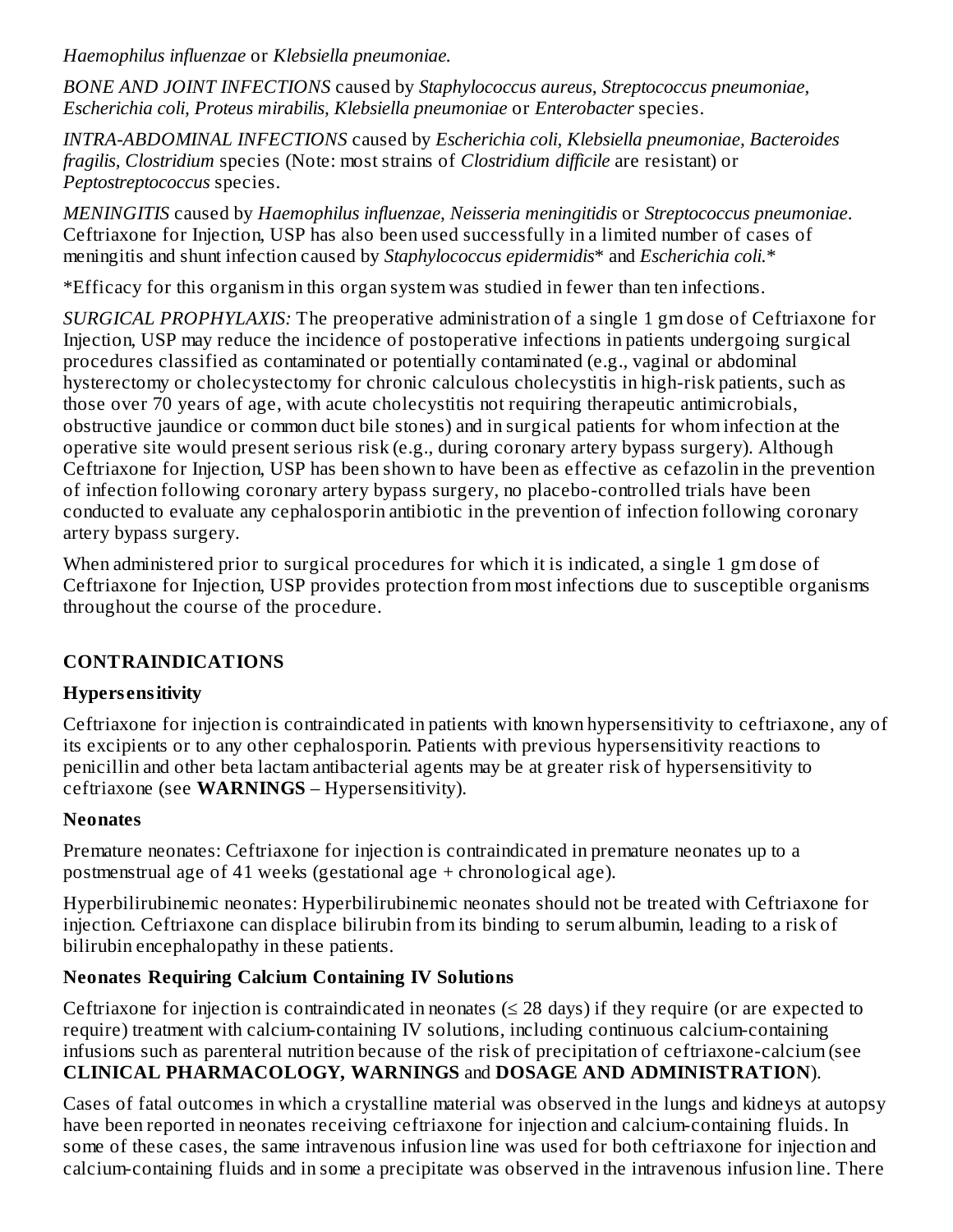have been no similar reports in patients other than neonates.

### **Lidocaine**

Intravenous administration of ceftriaxone solutions containing lidocaine is contraindicated. When lidocaine solution is used as a solvent with ceftriaxone for intramuscular injection, exclude all contraindications to lidocaine. Refer to the prescribing information of lidocaine.

# **WARNINGS**

### **Hypers ensitivity Reactions**

Before therapy with ceftriaxone for injection is instituted, careful inquiry should be made to determine whether the patient has had previous hypersensitivity reactions to cephalosporins, penicillins and other beta-lactam agents or other drugs. This product should be given cautiously to penicillin and other betalactam agent-sensitive patients. Antibacterial drugs should be administered with caution to any patient who has demonstrated some form of allergy, particularly to drugs. Serious acute hypersensitivity reactions may require the use of subcutaneous epinephrine and other emergency measures.

As with all beta-lactam antibacterial agents, serious and occasionally fatal hypersensitivity reactions (i.e., anaphylaxis) have been reported. In case of severe hypersensitivity reactions, treatment with ceftriaxone must be discontinued immediately and adequate emergency measures must be initiated.

# **Interaction with Calcium-Containing Products**

Do not use diluents containing calcium, such as Ringer's solution or Hartmann's solution, to reconstitute ceftriaxone for injection vials or to further dilute a reconstituted vial for IV administration because a precipitate can form. Precipitation of ceftriaxone-calcium can also occur when ceftriaxone for injection is mixed with calcium-containing solutions in the same IV administration line. Ceftriaxone for injection must not be administered simultaneously with calcium-containing IV solutions, including continuous calcium-containing infusions such as parenteral nutrition via a Y-site. However, in patients other than neonates, ceftriaxone for injection and calcium-containing solutions may be administered sequentially of one another if the infusion lines are thoroughly flushed between infusions with a compatible fluid. *In vitro* studies using adult and neonatal plasma from umbilical cord blood demonstrated that neonates have an increased risk of precipitation of ceftriaxone-calcium (see **CLINICAL PHARMACOLOGY, CONTRAINDICATIONS** and **DOSAGE AND ADMINISTRATION**).

### *Clostridium difficile* **- Associated Diarrhea**

*Clostridium difficile* associated diarrhea (CDAD) has been reported with use of nearly all antibacterial agents, including ceftriaxone for injection, and may range in severity from mild diarrhea to fatal colitis. Treatment with antibacterial agents alters the normal flora of the colon leading to overgrowth of *C. difficile*.

*C. difficile* produces toxins A and B which contribute to the development of CDAD. Hypertoxin producing strains of *C. difficile* cause increased morbidity and mortality, as these infections can be refractory to antimicrobial therapy and may require colectomy. CDAD must be considered in all patients who present with diarrhea following antibiotic use. Careful medical history is necessary since CDAD has been reported to occur over two months after the administration of antibacterial agents.

If CDAD is suspected or confirmed, ongoing antibiotic use not directed against *C. difficile* may need to be discontinued. Appropriate fluid and electrolyte management, protein supplementation, antibiotic treatment of *C. difficile*, and surgical evaluation should be instituted as clinically indicated.

# **Hemolytic Anemia**

An immune mediated hemolytic anemia has been observed in patients receiving cephalosporin class antibacterials including ceftriaxone for injection. Severe cases of hemolytic anemia, including fatalities,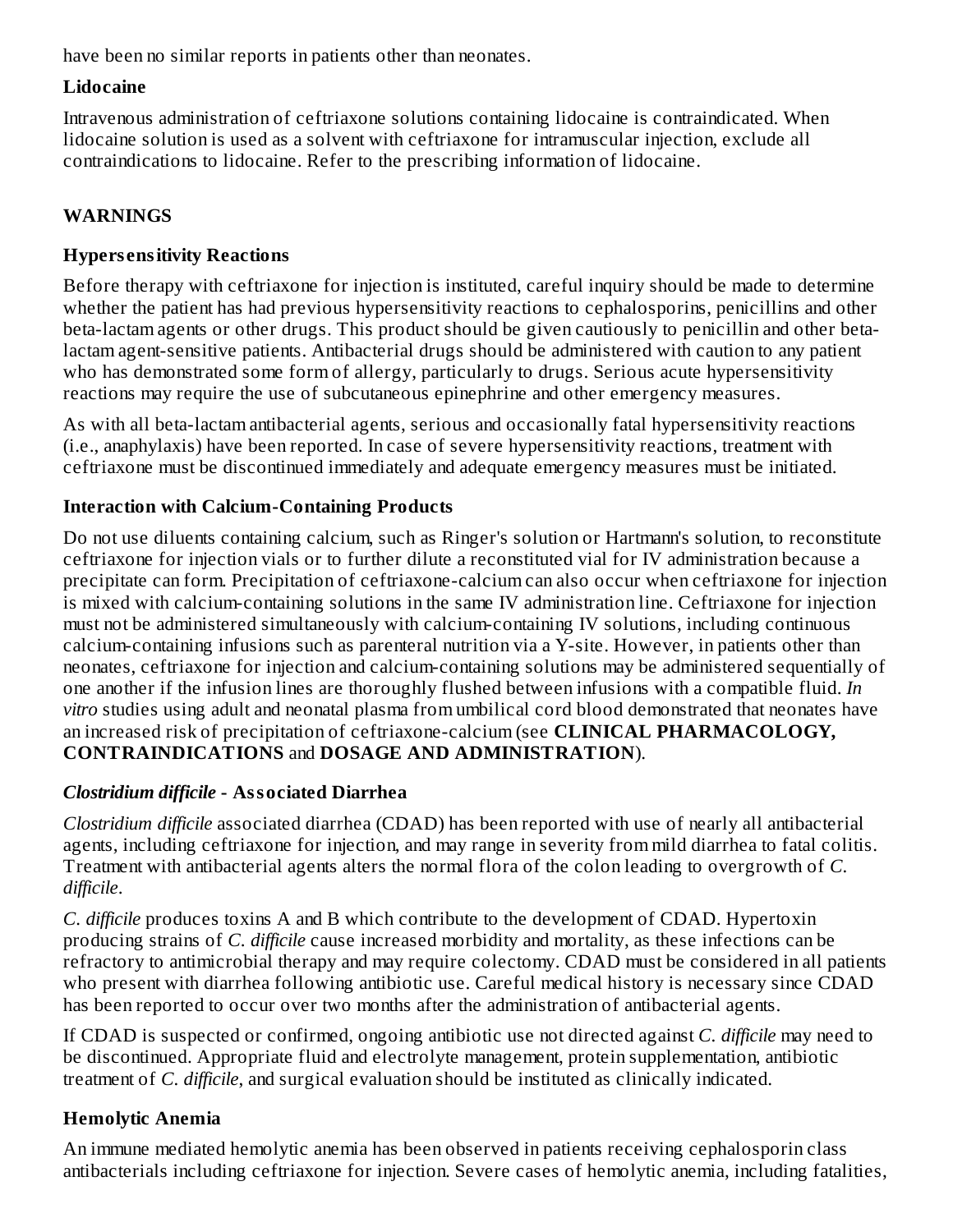have been reported during treatment in both adults and children. If a patient develops anemia while on ceftriaxone, the diagnosis of a cephalosporin associated anemia should be considered and ceftriaxone stopped until the etiology is determined.

# **PRECAUTIONS**

### **Development of Drug-resistant Bacteria**

Prescribing ceftriaxone for injection in the absence of a proven or strongly suspected bacterial infection or a prophylactic indication is unlikely to provide benefit to the patient and increases the risk of the development of drug-resistant bacteria. Prolonged use of Ceftriaxone for injection may result in overgrowth of nonsusceptible organisms. Careful observation of the patient is essential. If superinfection occurs during therapy, appropriate measures should be taken.

# **Patients with Renal or Hepatic Impairment**

Ceftriaxone is excreted via both biliary and renal excretion (see **CLINICAL PHARMACOLOGY**). Therefore, patients with renal failure normally require no adjustment in dosage when usual doses of ceftriaxone for injection are administered.

Dosage adjustments should not be necessary in patients with hepatic dysfunction; however, in patients with both hepatic dysfunction and significant renal disease, caution should be exercised and the ceftriaxone for injection dosage should not exceed 2 gm daily.

Ceftriaxone is not removed by peritoneal- or hemodialysis. In patients undergoing dialysis no additional supplementary dosing is required following the dialysis. In patients with both severe renal and hepatic dysfunction, close clinical monitoring for safety and efficacy is advised.

### **Effect on Prothrombin Time**

Alterations in prothrombin times have occurred in patients treated with ceftriaxone for injection. Monitor prothrombin time during ceftriaxone for injection treatment in patients with impaired vitamin K synthesis or low vitamin K stores (eg, chronic hepatic disease and malnutrition). Vitamin K administration (10 mg weekly) may be necessary if the prothrombin time is prolonged before or during therapy.

Concomitant use of ceftriaxone with Vitamin K antagonists may increase the risk of bleeding. Coagulation parameters should be monitored frequently, and the dose of the anticoagulant adjusted accordingly, both during and after treatment with ceftriaxone (see **ADVERSE REACTIONS**).

### **Gallbladder Ps eudolithiasis**

Ceftriaxone-calcium precipitates in the gallbladder have been observed in patients receiving Ceftriaxone for injection. These precipitates appear on sonography as an echo without acoustical shadowing suggesting sludge or as an echo with acoustical shadowing which may be misinterpreted as gallstones. The probability of such precipitates appears to be greatest in pediatric patients. Patients may be asymptomatic or may develop symptoms of gallbladder disease. The condition appears to be reversible upon discontinuation of ceftriaxone sodium and institution of conservative management. Discontinue ceftriaxone sodium in patients who develop signs and symptoms suggestive of gallbladder disease and/or the sonographic findings described above.

# **Urolithiasis and Post-Renal Acute Renal Failure**

Ceftriaxone-calcium precipitates in the urinary tract have been observed in patients receiving Ceftriaxone for injection and may be detected as sonographic abnormalities. The probability of such precipitates appears to be greatest in pediatric patients. Patients may be asymptomatic or may develop symptoms of urolithiasis, and ureteral obstruction and post-renal acute renal failure. The condition appears to be reversible upon discontinuation of ceftriaxone sodium and institution of appropriate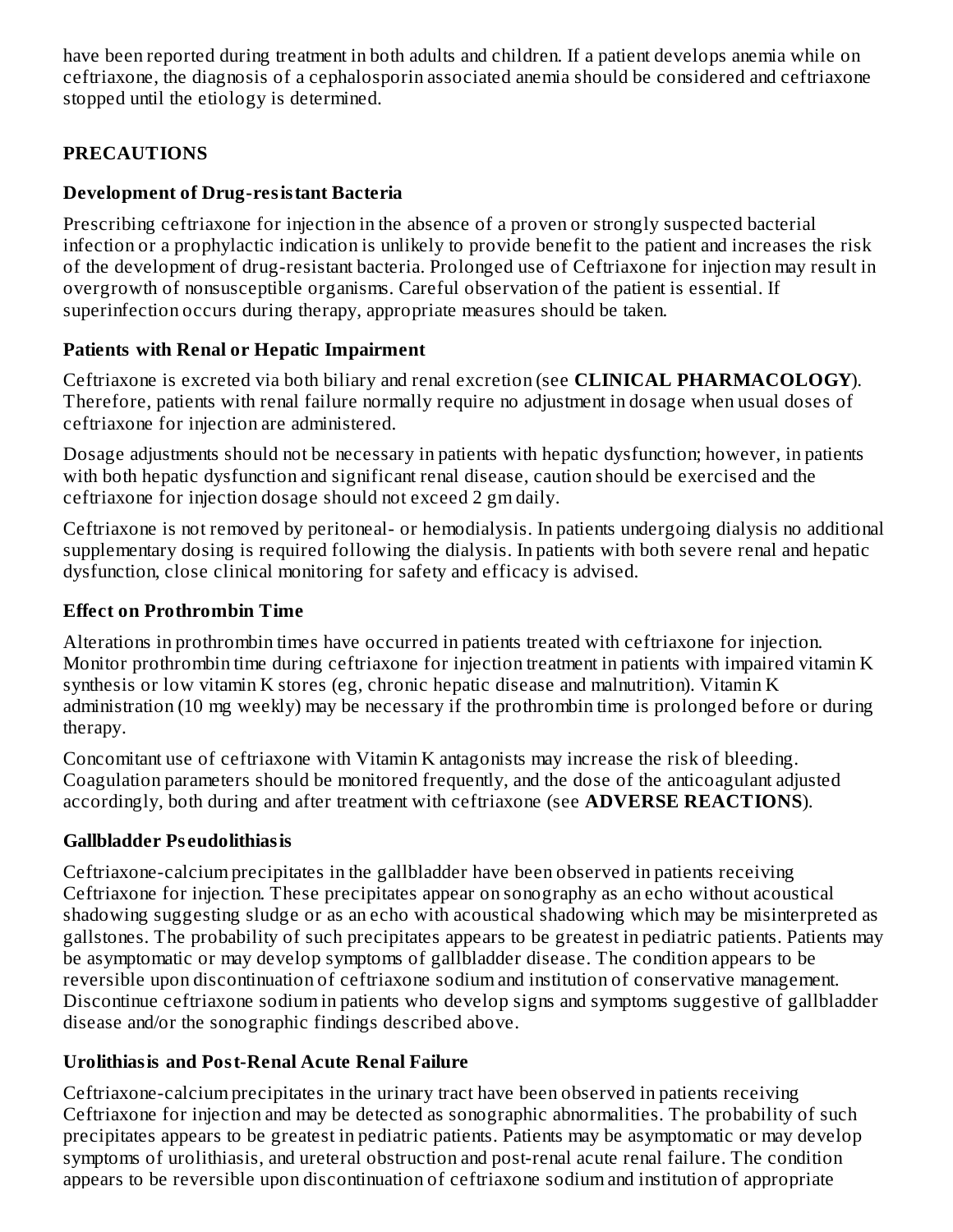appears to be reversible upon discontinuation of ceftriaxone sodium and institution of appropriate management. Ensure adequate hydration in patients receiving Ceftriaxone for injection. Discontinue Ceftriaxone for injection in patients who develop signs and symptoms suggestive of urolithiasis, oliguria or renal failure and/or the sonographic findings described above.

### **Pancreatitis**

Cases of pancreatitis, possibly secondary to biliary obstruction, have been reported in patients treated with ceftriaxone for injection. Most patients presented with risk factors for biliary stasis and biliary sludge (preceding major therapy, severe illness, total parenteral nutrition). A cofactor role of ceftriaxone for injection related biliary precipitation cannot be ruled out.

### **Information for Patients**

- Patients should be counseled that antibacterial drugs including ceftriaxone for injection should only be used to treat bacterial infections. They do not treat viral infections (e.g., common cold).
- When ceftriaxone for injection is prescribed to treat a bacterial infection, patients should be told that although it is common to feel better early in the course of therapy, the medication should be taken exactly as directed. Skipping doses or not completing the full course of therapy may (1) decrease the effectiveness of the immediate treatment and (2) increase the likelihood that bacteria will develop resistance and will not be treatable by ceftriaxone for injection or other antibacterial drugs in the future.
- Diarrhea is a common problem caused by antibiotics which usually ends when the antibiotic is discontinued. Sometimes after starting treatment with antibiotics, patients can develop watery and bloody stools (with or without stomach cramps and fever) even as late as two or more months after having taken the last dose of the antibiotic. If this occurs, patients should contact their physician as soon as possible.

### **Carcinogenesis, Mutagenesis, Impairment of Fertility**

*Carcinogenesis:* Considering the maximum duration of treatment and the class of the compound, carcinogenicity studies with ceftriaxone in animals have not been performed. The maximum duration of animal toxicity studies was 6 months.

*Mutagenesis:* Genetic toxicology tests included the Ames test, a micronucleus test and a test for chromosomal aberrations in human lymphocytes cultured *in vitro* with ceftriaxone. Ceftriaxone showed no potential for mutagenic activity in these studies.

*Impairment of Fertility:* Ceftriaxone produced no impairment of fertility when given intravenously to rats at daily doses up to 586 mg/kg/day, approximately 20 times the recommended clinical dose of 2 gm/day.

### **Pregnancy**

*Teratogenic Effects: Pregnancy Category B.* Reproductive studies have been performed in mice and rats at doses up to 20 times the usual human dose and have no evidence of embryotoxicity, fetotoxicity or teratogenicity. In primates, no embryotoxicity or teratogenicity was demonstrated at a dose approximately 3 times the human dose.

There are, however, no adequate and well-controlled studies in pregnant women. Because animal reproductive studies are not always predictive of human response, this drug should be used during pregnancy only if clearly needed.

*Nonteratogenic Effects:* In rats, in the Segment I (fertility and general reproduction) and Segment III (perinatal and postnatal) studies with intravenously administered ceftriaxone, no adverse effects were noted on various reproductive parameters during gestation and lactation, including postnatal growth, functional behavior and reproductive ability of the offspring, at doses of 586 mg/kg/day or less.

#### **Nursing Mothers**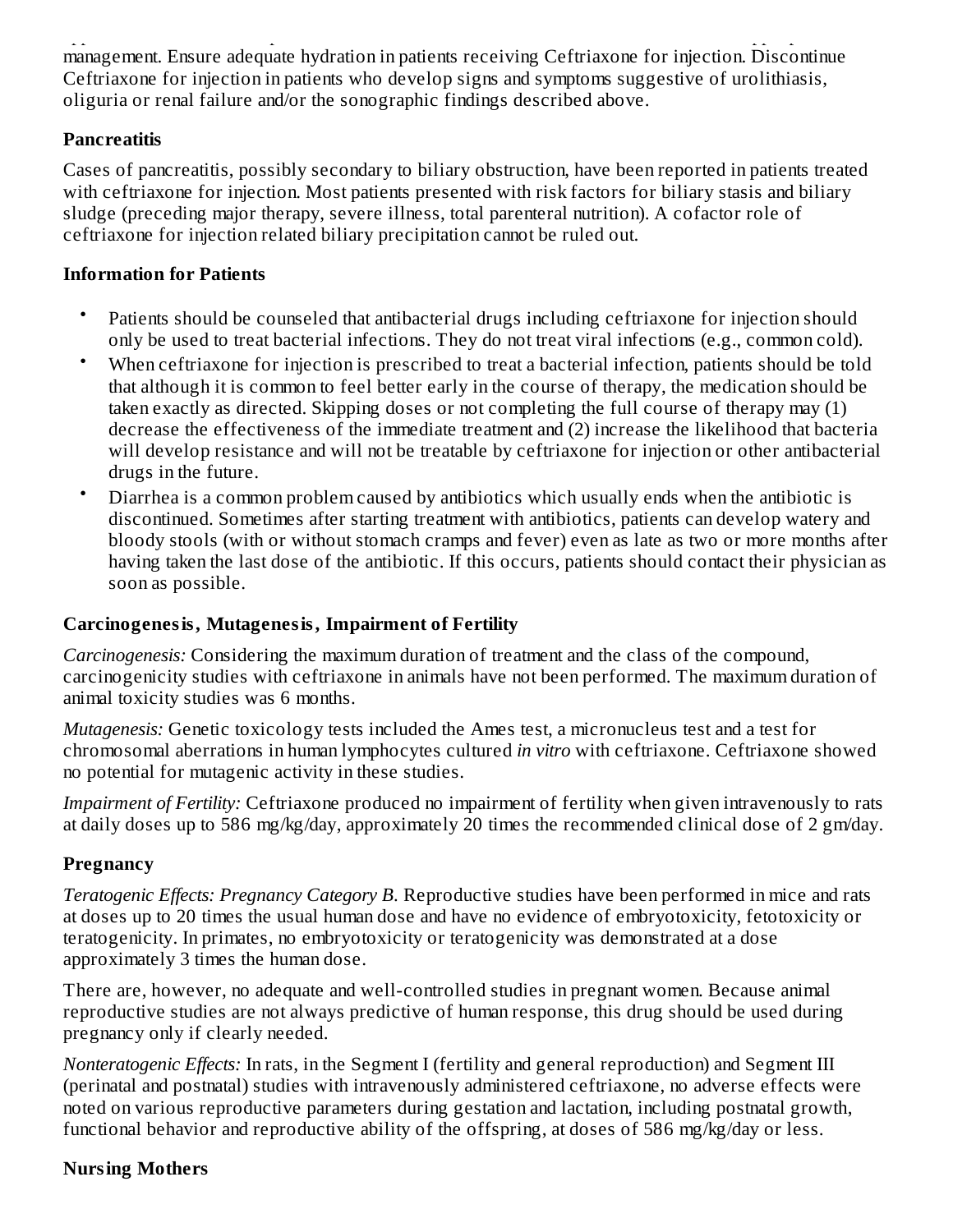Low concentrations of ceftriaxone are excreted in human milk. Caution should be exercised when ceftriaxone for injection is administered to a nursing woman.

# **Pediatric Us e**

Safety and effectiveness of ceftriaxone for injection in neonates, infants and pediatric patients have been established for the dosages described in the **DOSAGE AND ADMINISTRATION** section. *In vitro* studies have shown that ceftriaxone, like some other cephalosporins, can displace bilirubin from serum albumin. Ceftriaxone for injection should not be administered to hyperbilirubinemic neonates, especially prematures (see **CONTRAINDICATIONS**).

# **Geriatric Us e**

Of the total number of subjects in clinical studies of ceftriaxone for injection, 32% were 60 and over. No overall differences in safety or effectiveness were observed between these subjects and younger subjects, and other reported clinical experience has not identified differences in responses between the elderly and younger patients, but greater sensitivity of some older individuals cannot be ruled out.

The pharmacokinetics of ceftriaxone were only minimally altered in geriatric patients compared to healthy adult subjects and dosage adjustments are not necessary for geriatric patients with ceftriaxone dosages up to 2 grams per day provided there is no severe renal and hepatic impairment. (see **CLINICAL PHARMACOLOGY**).

# **Influence on Diagnostic Tests**

In patients treated with Ceftriaxone for injection the Coombs' test may become positive. Ceftriaxone for injection, like other antibacterial drugs, may result in positive test results for galactosemia.

Nonenzymatic methods for the glucose determination in urine may give false-positive results. For this reason, urine-glucose determination during therapy with Ceftriaxone for injection should be done enzymatically.

The presence of ceftriaxone may falsely lower estimated blood glucose values obtained with some blood glucose monitoring systems. Please refer to instructions for use for each system. Alternative testing methods should be used if necessary.

# **ADVERSE REACTIONS**

Ceftriaxone for injection is generally well tolerated. In clinical trials, the following adverse reactions, which were considered to be related to ceftriaxone for injection therapy or of uncertain etiology, were observed:

*LOCAL REACTIONS* - pain, induration and tenderness was 1% overall. Phlebitis was reported in <1% after IV administration. The incidence of warmth, tightness or induration was 17% (3/17) after IM administration of 350 mg/mL and 5% (1/20) after IM administration of 250 mg/mL.

*GENERAL DISORDERS AND ADMINISTRATION SITE CONDITIONS*-injection site pain (0.6%).

*HYPERSENSITIVITY* - rash (1.7%). Less frequently reported (<1%) were pruritus, fever or chills.

*INFECTIONS AND INFESTATIONS* - genital fungal infection (0.1%).

*HEMATOLOGIC* - eosinophilia (6%), thrombocytosis (5.1%) and leukopenia (2.1%). Less frequently reported (<1%) were anemia, hemolytic anemia, neutropenia, lymphopenia, thrombocytopenia and prolongation of the prothrombin time.

*BLOOD AND LYMPHATIC DISORDERS* - granulocytopenia (0.9%), coagulopathy (0.4%).

*GASTROINTESTINAL* - diarrhea /loose stools (2.7%). Less frequently reported (<1%) were nausea or vomiting, and dysgeusia. The onset of pseudomembranous colitis symptoms may occur during or after antibacterial treatment (see **WARNINGS**).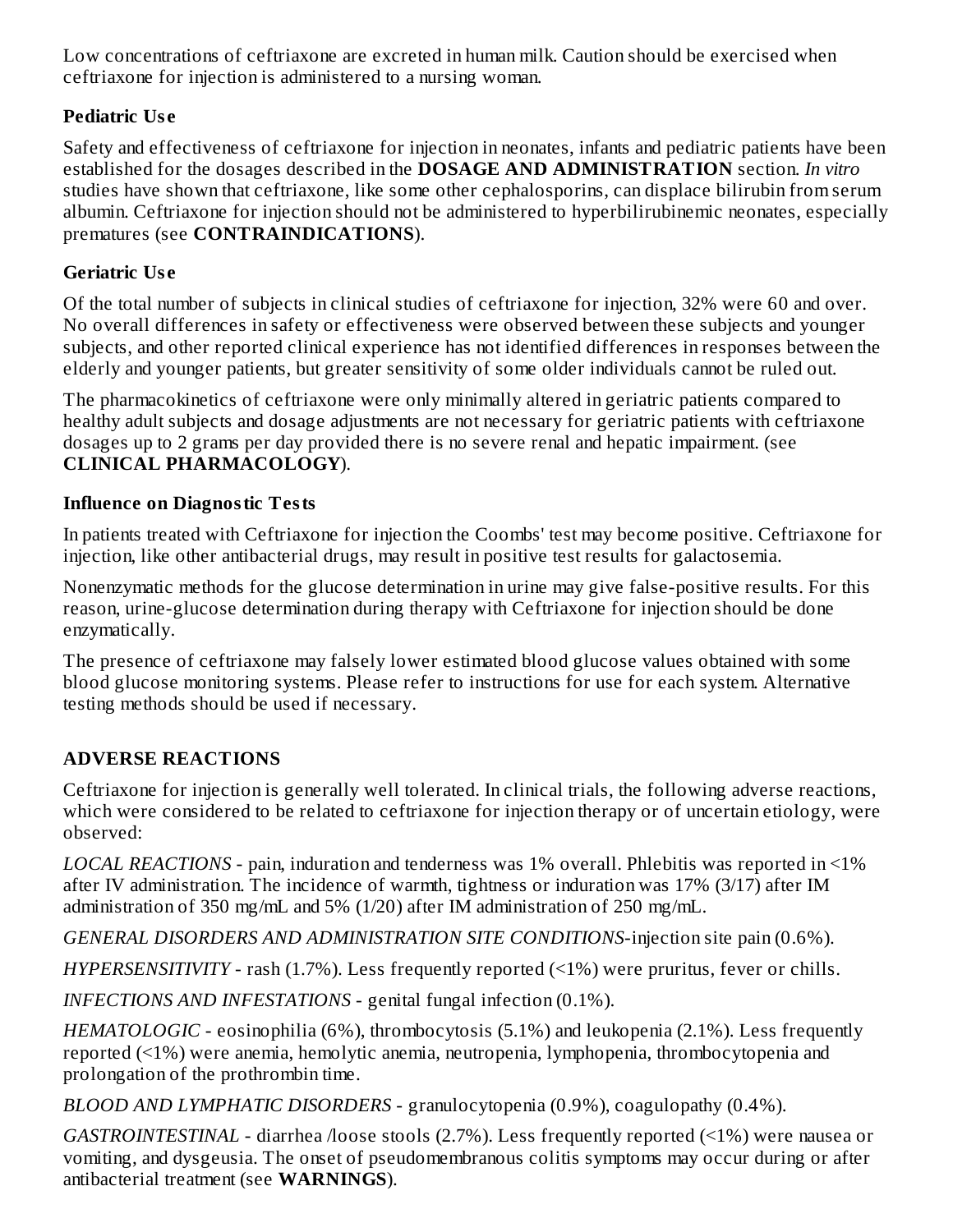*HEPATIC* - elevations of aspartate aminotransferase (AST) (3.1%) or alanine aminotransferase (ALT) (3.3%). Less frequently reported (<1%) were elevations of alkaline phosphatase and bilirubin.

*RENAL* - elevations of the BUN (1.2%). Less frequently reported (<1%) were elevations of creatinine and the presence of casts in the urine.

*CENTRAL NERVOUS SYSTEM* - headache or dizziness were reported occasionally (<1%).

*GENITOURINARY* - moniliasis or vaginitis were reported occasionally (<1%).

*MISCELLANEOUS* - diaphoresis and flushing were reported occasionally (<1%).

*INVESTIGATIONS* - blood creatinine increased (0.6%).

antibacterial treatment (see **WARNINGS**).

Other rarely observed adverse reactions (<0.1%) include abdominal pain, agranulocytosis, allergic pneumonitis, anaphylaxis, basophilia, biliary lithiasis, bronchospasm, colitis, dyspepsia, epistaxis, flatulence, gallbladder sludge, glycosuria, hematuria, jaundice, leukocytosis, lymphocytosis, monocytosis, nephrolithiasis, palpitations, a decrease in the prothrombin time, renal precipitations, seizures, and serum sickness.

#### **Postmarketing Experience**

In addition to the adverse reactions reported during clinical trials, the following adverse experiences have been reported during clinical practice in patients treated with ceftriaxone for injection. Data are generally insufficient to allow an estimate of incidence or to establish causation.

A small number of cases of fatal outcomes in which a crystalline material was observed in the lungs and kidneys at autopsy have been reported in neonates receiving ceftriaxone for injection and calciumcontaining fluids. In some of these cases, the same intravenous infusion line was used for both ceftriaxone for injection and calcium-containing fluids and in some a precipitate was observed in the intravenous infusion line. At least one fatality has been reported in a neonate in whom ceftriaxone for injection and calcium-containing fluids were administered at different time points via different intravenous lines; no crystalline material was observed at autopsy in this neonate. There have been no similar reports in patients other than neonates.

*GASTROINTESTINAL* - pancreatitis, stomatitis and glossitis.

*GENITOURINARY* - oliguria, ureteric obstruction, post-renal acute renal failure.

*DERMATOLOGIC* - exanthema, allergic dermatitis, urticaria, edema; acute generalized exanthematous pustulosis (AGEP) and isolated cases of severe cutaneous adverse reactions (erythema multiforme, Stevens-Johnson syndrome or Lyell's syndrome/toxic epidermal necrolysis) have been reported.

HEMATOLOGICAL CHANGES: Isolated cases of agranulocytosis ( $\leq 500/\text{mm}^3$ ) have been reported, most of them after 10 days of treatment and following total doses of 20 g or more.

NERVOUS SYSTEM DISORDERS: convulsion.

OTHER, Adverse Reactions: symptomatic precipitation of ceftriaxone calcium salt in the gallbladder, kernicterus, oliguria, and anaphylactic or anaphylactoid reactions.

### **Cephalosporin Class Advers e Reactions**

In addition to the adverse reactions listed above which have been observed in patients treated with ceftriaxone, the following adverse reactions and altered laboratory test results have been reported for cephalosporin class antibiotics:

*Adverse Reactions:* Allergic reactions, drug fever, serum sickness-like reaction, renal dysfunction, toxic nephropathy, reversible hyperactivity, hypertonia, hepatic dysfunction including hepatitis cholestasis, aplastic anemia, hemorrhage, and superinfection.

*Altered Laboratory Tests:* Positive direct Coombs' test, false-positive test for urinary glucose, and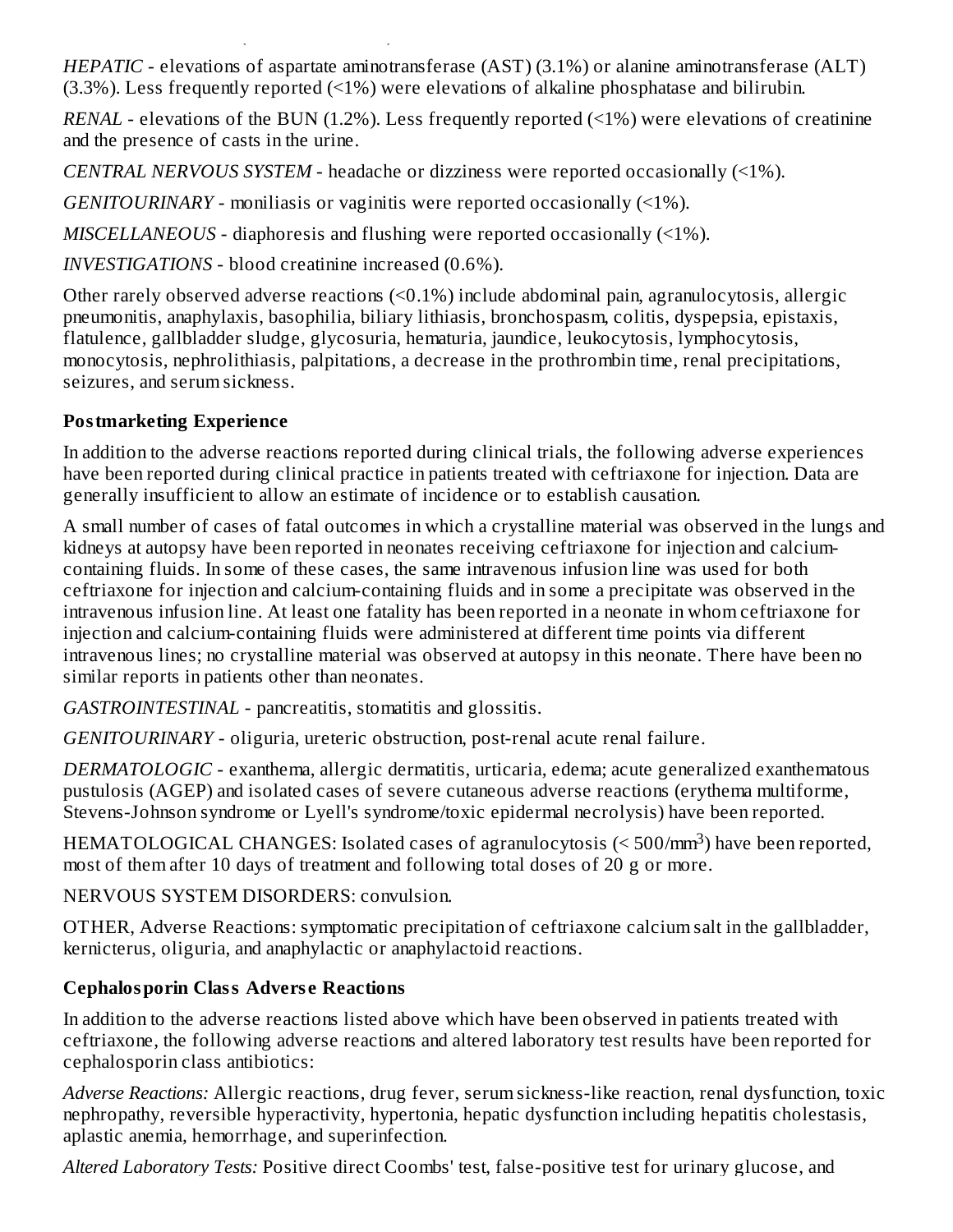elevated LDH (see **PRECAUTIONS**).

Several cephalosporins have been implicated in triggering seizures, particularly in patients with renal impairment when the dosage was not reduced (see **DOSAGE AND ADMINISTRATION**). If seizures associated with drug therapy occur, the drug should be discontinued. Anticonvulsant therapy can be given if clinically indicated.

# **OVERDOSAGE**

In the case of overdosage, drug concentration would not be reduced by hemodialysis or peritoneal dialysis. There is no specific antidote. Treatment of overdosage should be symptomatic.

# **DOSAGE AND ADMINISTRATION**

Ceftriaxone for injection may be administered intravenously or intramuscularly.

Do not use diluents containing calcium, such as Ringer's solution or Hartmann's solution, to reconstitute ceftriaxone for injection vials or to further dilute a reconstituted vial for IV administration because a precipitate can form. Precipitation of ceftriaxone-calcium can also occur when ceftriaxone for injection is mixed with calcium-containing solutions in the same IV administration line. Ceftriaxone for injection must not be administered simultaneously with calcium-containing IV solutions, including continuous calcium-containing infusions such as parenteral nutrition via a Y-site. However, in patients other than neonates, ceftriaxone for injection and calcium-containing solutions may be administered sequentially of one another if the infusion lines are thoroughly flushed between infusions with a compatible fluid (see **WARNINGS**).

There have been no reports of an interaction between ceftriaxone and oral calcium-containing products or interaction between intramuscular ceftriaxone and calcium-containing products (IV or oral).

*NEONATES:* Hyperbilirubinemic neonates, especially prematures, should not be treated with ceftriaxone for injection. Ceftriaxone for injection is contraindicated in premature neonates (see **CONTRAINDICATIONS**).

Ceftriaxone for injection is contraindicated in neonates  $(\leq 28 \text{ days})$  if they require (or are expected to require) treatment with calcium-containing IV solutions, including continuous calcium-containing infusions such as parenteral nutrition because of the risk of precipitation of ceftriaxone- calcium (see **CONTRAINDICATIONS**).

Intravenous doses should be given over 60 minutes in neonates to reduce the risk of bilirubin encephalopathy.

*PEDIATRIC PATIENTS:* For the treatment of skin and skin structure infections, the recommended total daily dose is 50 to 75 mg/kg given once a day (or in equally divided doses every 12 hours). The total daily dose should not exceed 2 grams.

For the treatment of acute bacterial otitis media, a single intramuscular dose of 50 mg/kg (not to exceed 1 gram) is recommended (see **INDICATIONS AND USAGE**).

For the treatment of serious miscellaneous infections other than meningitis, the recommended total daily dose is 50 to 75 mg/kg, given in divided doses every 12 hours. The total daily dose should not exceed 2 grams.

In the treatment of meningitis, it is recommended that the initial therapeutic dose be 100 mg/kg (not to exceed 4 grams). Thereafter, a total daily dose of 100 mg/kg/day (not to exceed 4 grams daily) is recommended. The daily dose may be administered once a day (or in equally divided doses every 12 hours). The usual duration of therapy is 7 to 14 days.

*ADULTS:* The usual adult daily dose is 1 to 2 grams given once a day (or in equally divided doses twice a day) depending on the type and severity of infection. The total daily dose should not exceed 4 grams.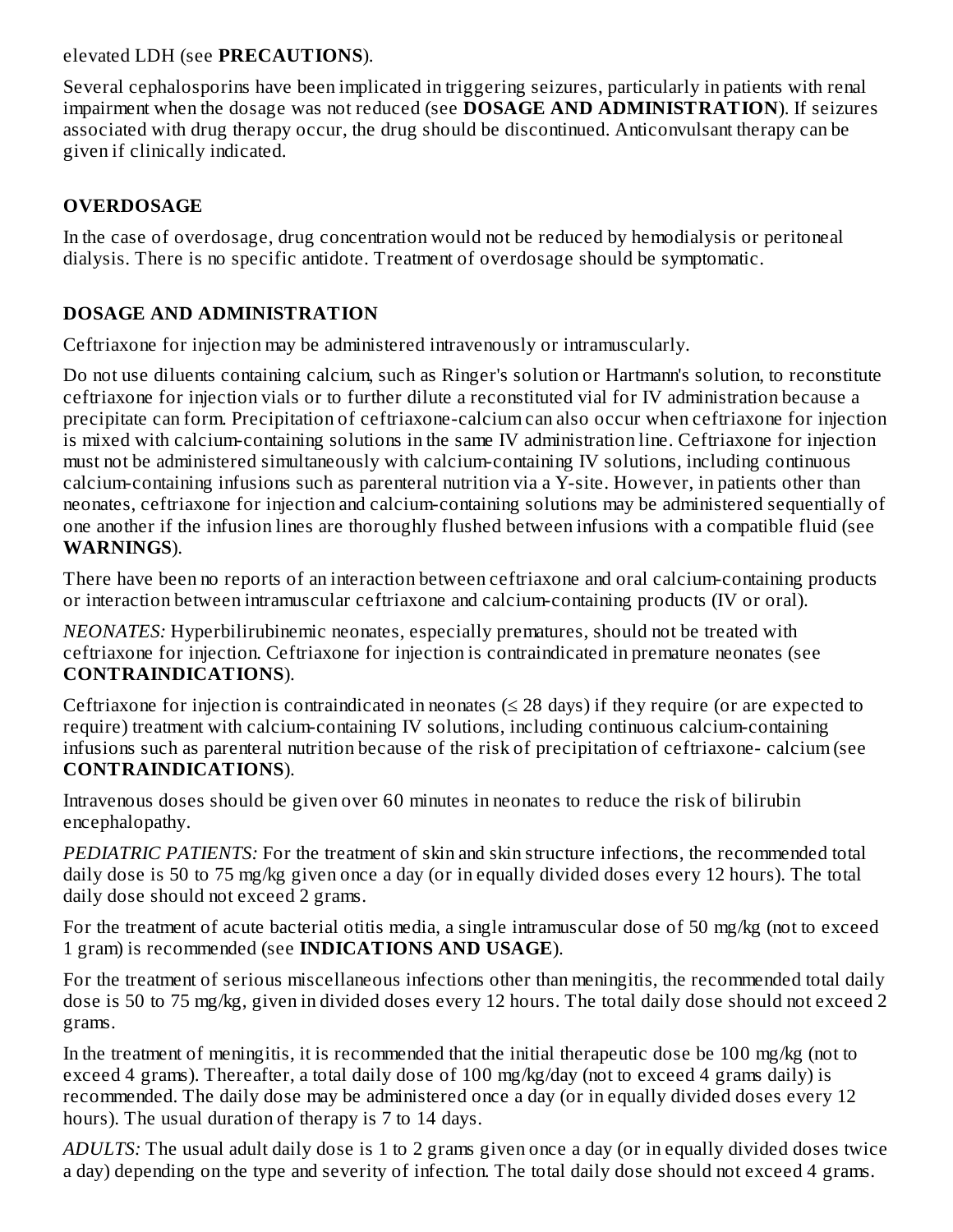If *Chlamydia trachomatis* is a suspected pathogen, appropriate antichlamydial coverage should be added, because ceftriaxone sodium has no activity against this organism.

For the treatment of uncomplicated gonococcal infections, a single intramuscular dose of 250 mg is recommended.

For preoperative use (surgical prophylaxis), a single dose of 1 gram administered intravenously 1/2 to 2 hours before surgery is recommended.

Generally, ceftriaxone for injection therapy should be continued for at least 2 days after the signs and symptoms of infection have disappeared. The usual duration of therapy is 4 to 14 days; in complicated infections, longer therapy may be required.

When treating infections caused by *Streptococcus pyogenes*, therapy should be continued for at least 10 days.

No dosage adjustment is necessary for patients with impairment of renal or hepatic function (see **PRECAUTIONS**).

The dosages recommended for adults require no modification in elderly patients, up to 2 gm per day, provided there is no severe renal and hepatic impairment (see **PRECAUTIONS**).

### **DIRECTIONS FOR USE**

### **Intramus cular Administration**

Reconstitute ceftriaxone for injection with the appropriate diluent (see **COMPATIBILITY AND STABILITY**).

Inject diluent into vial, shake vial thoroughly to form solution. Withdraw entire contents of vial into syringe to equal total labeled dose.

After reconstitution, each 1 mL of solution contains approximately 250 mg or 350 mg equivalent of ceftriaxone according to the amount of diluent indicated below. If required, more dilute solutions could be utilized. **A 350 mg/mL concentration is not recommended for the 250 mg vial since it may not be possible to withdraw the entire contents.**

As with all intramuscular preparations, ceftriaxone for injection should be injected well within the body of a relatively large muscle; aspiration helps to avoid unintentional injection into a blood vessel.

| <u>Vial Dosage Size</u> | Amount of Diluent to be Added |                  |  |
|-------------------------|-------------------------------|------------------|--|
|                         | $250$ mg/mL                   | $350$ mg/mL      |  |
| $250$ mg                | $0.9$ mL                      |                  |  |
| $500$ mg                | $1.8$ mL                      | 1 mL             |  |
| $1 \text{ gm}$          | $3.6$ mL                      | $2.1 \text{ mL}$ |  |
| 2 gm                    | $7.2 \text{ mL}$              | $4.2 \text{ mL}$ |  |
|                         |                               |                  |  |

#### **Intravenous Administration**

Ceftriaxone for injection should be administered intravenously by infusion over a period of 30 minutes, except in neonates where administration over 60 minutes is recommended to reduce the risk of bilirubin encephalopathy. Concentrations between 10 mg/mL and 40 mg/mL are recommended; however, lower concentrations may be used if desired. Reconstitute vials or "piggyback" bottles with an appropriate IV diluent (see **COMPATIBILITY AND STABILITY**).

| Vial Dosage Size | Amount of Diluent to be Added |
|------------------|-------------------------------|
| $250 \text{ mg}$ | $2.4 \text{ mL}$              |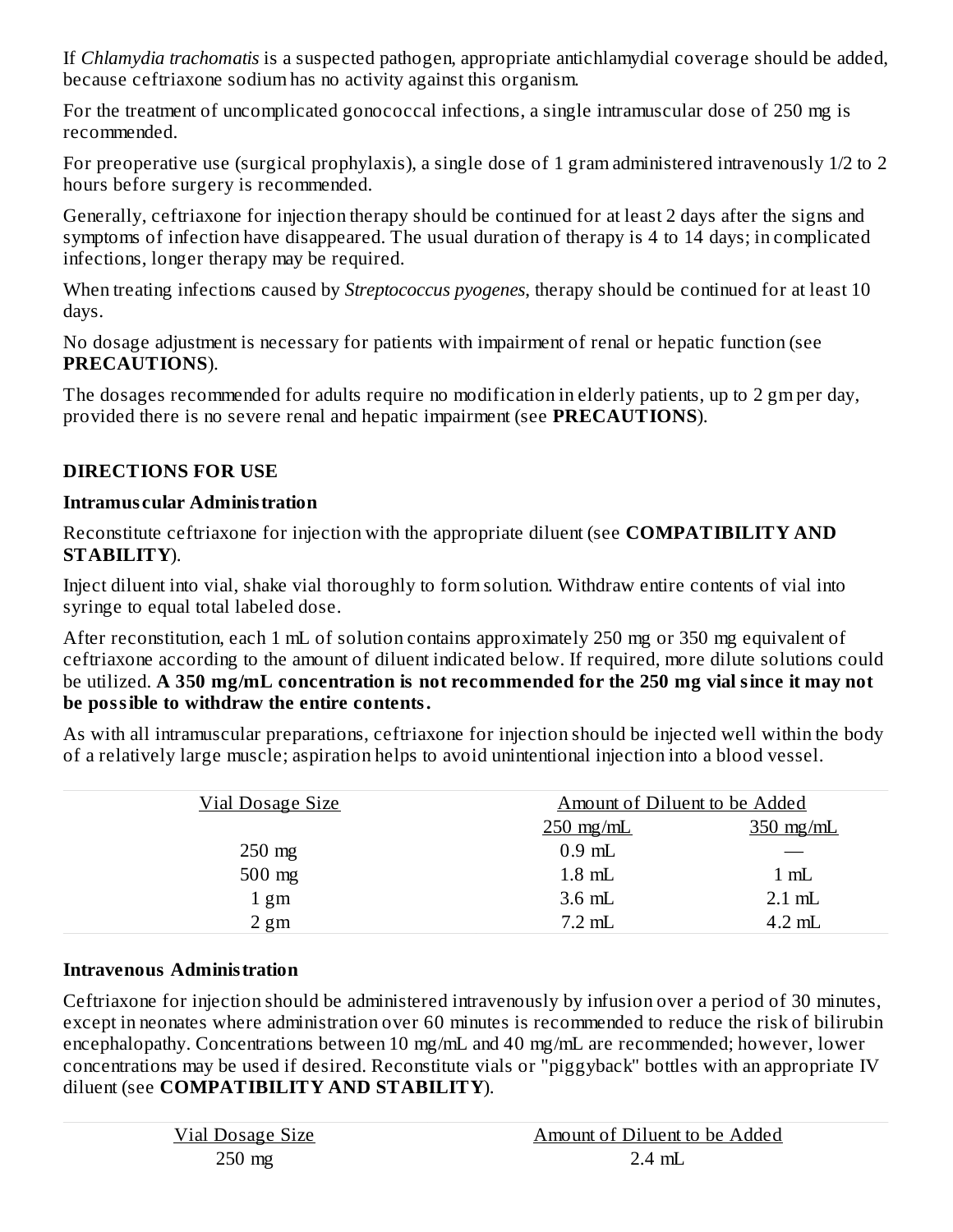| 500 mg         | $4.8$ mL |
|----------------|----------|
| 1 gm           | $9.6$ mL |
| $2 \text{ gm}$ | 19.2 mL  |

After reconstitution, each 1 mL of solution contains approximately 100 mg equivalent of ceftriaxone. Withdraw entire contents and dilute to the desired concentration with the appropriate IV diluent.

| Piggyback Bottle Dosage Size | Amount of Diluent to be Added |
|------------------------------|-------------------------------|
| 1 gm                         | $10 \text{ mL}$               |
| 2 gm                         | $20 \text{ mL}$               |

After reconstitution, further dilute to 50 mL or 100 mL volumes with the appropriate IV diluent.

### **COMPATIBILITY AND STABILITY**

Do not use diluents containing calcium, such as Ringer's solution or Hartmann's solution, to reconstitute ceftriaxone for injection or to further dilute a reconstituted vial for IV administration. Particulate formation can result.

Ceftriaxone has been shown to be compatible with Flagyl $^{\circledR}$  IV (metronidazole hydrochloride). The concentration should not exceed 5 to 7.5 mg/mL metronidazole hydrochloride with ceftriaxone 10 mg/mL as an admixture. The admixture is stable for 24 hours at room temperature only in 0.9% sodium chloride injection or 5% dextrose in water (D5W). No compatibility studies have been conducted with the Flagyl $^{\circledR}$  IV RTU $^{\circledR}$  (metronidazole) formulation or using other diluents. Metronidazole at concentrations greater than 8 mg/mL will precipitate. Do not refrigerate the admixture as precipitation will occur.

Vancomycin, amsacrine, aminoglycosides, and fluconazole are incompatible with ceftriaxone in admixtures. When any of these drugs are to be administered concomitantly with ceftriaxone by intermittent intravenous infusion, it is recommended that they be given sequentially, with thorough flushing of the intravenous lines (with one of the compatible fluids) between the administrations.

Ceftriaxone for injection solutions should *not* be physically mixed with or piggybacked into solutions containing other antimicrobial drugs or into diluent solutions other than those listed above, due to possible incompatibility (see **WARNINGS**).

Ceftriaxone for injection sterile powder should be stored at 20° to 25°C (68° to 77°F) [See USP Controlled Room Temperature] and protected from light. After reconstitution, protection from normal light is not necessary. The color of solutions ranges from light yellow to amber, depending on the length of storage, concentration and diluent used.

Ceftriaxone for injection *intramuscular* solutions remain stable (loss of potency less than 10%) for the following time periods:

|                             |                        | <b>Storage</b>                       |                                       |  |  |
|-----------------------------|------------------------|--------------------------------------|---------------------------------------|--|--|
| <b>Diluent</b>              | Concentration<br>mg/mL | <b>Room Temp.</b><br>$(25^{\circ}C)$ | <b>Refrigerated</b><br>$(4^{\circ}C)$ |  |  |
| Sterile Water for Injection | 100                    | 2 days                               | 10 days                               |  |  |
|                             | 250, 350               | 24 hours                             | 3 days                                |  |  |
| 0.9% Sodium Chloride        | 100                    | 2 days                               | 10 days                               |  |  |
| Solution                    | 250, 350               | 24 hours                             | 3 days                                |  |  |
| 5% Dextrose Solution        | 100                    | 2 days                               | 10 days                               |  |  |
|                             | 250, 350               | 24 hours                             | 3 days                                |  |  |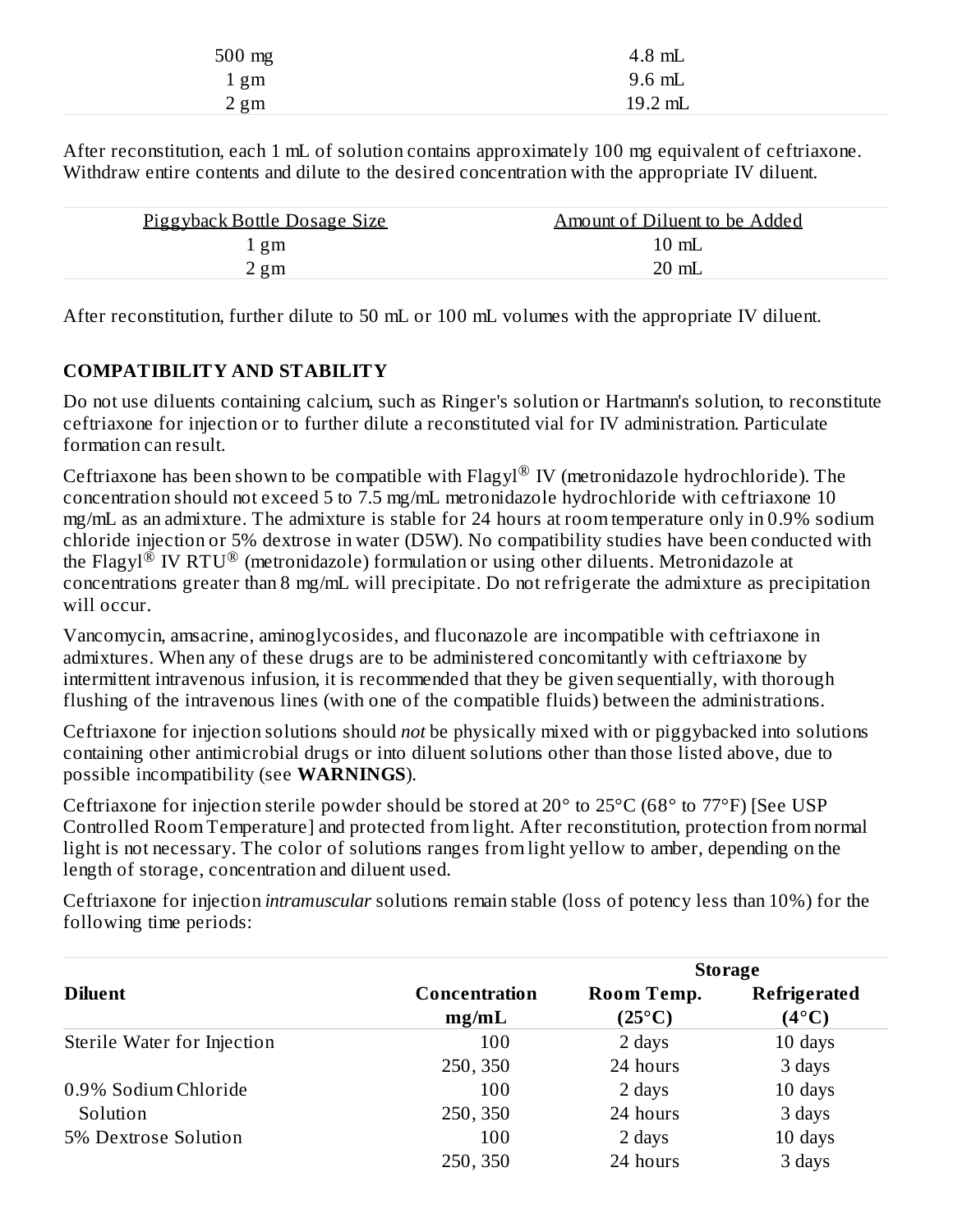| Bacteriostatic Water $+0.9\%$ | 100      | 24 hours | 10 days |
|-------------------------------|----------|----------|---------|
| Benzyl Alcohol                | 250, 350 | 24 hours | 3 days  |
| 1% Lidocaine Solution         | 100      | 24 hours | 10 days |
| (without epinephrine)         | 250, 350 | 24 hours | 3 days  |

Ceftriaxone for injection *intravenous* solutions, at concentrations of 10, 20 and 40 mg/mL, remain stable (loss of potency less than 10%) for the following time periods stored in glass or PVC containers:

|                                                            | <b>Storage</b>                       |                                       |  |  |
|------------------------------------------------------------|--------------------------------------|---------------------------------------|--|--|
| <b>Diluent</b>                                             | <b>Room Temp.</b><br>$(25^{\circ}C)$ | <b>Refrigerated</b><br>$(4^{\circ}C)$ |  |  |
| Sterile Water                                              | 2 days                               | 10 days                               |  |  |
| 0.9% Sodium Chloride Solution                              | 2 days                               | 10 days                               |  |  |
| 5% Dextrose Solution                                       | 2 days                               | 10 days                               |  |  |
| 10% Dextrose Solution                                      | 2 days                               | 10 days                               |  |  |
| 5% Dextrose $+0.9\%$ Sodium Chloride Solution <sup>*</sup> | 2 days                               | Incompatible                          |  |  |
| 5% Dextrose + 0.45% Sodium Chloride Solution               | 2 days                               | Incompatible                          |  |  |

\* Data available for 10 to 40 mg/mL concentrations in this diluent in PVC containers only.

Similarly, ceftriaxone for injection *intravenous* solutions, at concentrations of 100 mg/mL, remain stable in the IV piggyback glass containers for the above specified time periods.

The following *intravenous* ceftriaxone for injection solutions are stable at room temperature (25°C) for 24 hours, at concentrations between 10 mg/mL and 40 mg/mL: Sodium Lactate (PVC container), 10% Invert Sugar (glass container), 5% Sodium Bicarbonate (glass container), Freamine III (glass container), Normosol-M in 5% Dextrose (glass and PVC containers), Ionosol-B in 5% Dextrose (glass container), 5% Mannitol (glass container), 10% Mannitol (glass container).

After the indicated stability time periods, unused portions of solutions should be discarded.

NOTE: Parenteral drug products should be inspected visually for particulate matter before administration.

Ceftriaxone for injection reconstituted with 5% Dextrose or 0.9% Sodium Chloride solution at concentrations between 10 mg/mL and 40 mg/mL, and then stored in frozen state (-20°C) in PVC or polyolefin containers, remains stable for 26 weeks.

Frozen solutions of ceftriaxone for injection should be thawed at room temperature before use. After thawing, unused portions should be discarded. **DO NOT REFREEZE.**

#### **ANIMAL PHARMACOLOGY**

Concretions consisting of the precipitated calcium salt of ceftriaxone have been found in the gallbladder bile of dogs and baboons treated with ceftriaxone.

These appeared as a gritty sediment in dogs that received 100 mg/kg/day for 4 weeks. A similar phenomenon has been observed in baboons but only after a protracted dosing period (6 months) at higher dose levels (335 mg/kg/day or more). The likelihood of this occurrence in humans is considered to be low, since ceftriaxone has a greater plasma half-life in humans, the calcium salt of ceftriaxone is more soluble in human gallbladder bile and the calcium content of human gallbladder bile is relatively low.

#### **HOW SUPPLIED**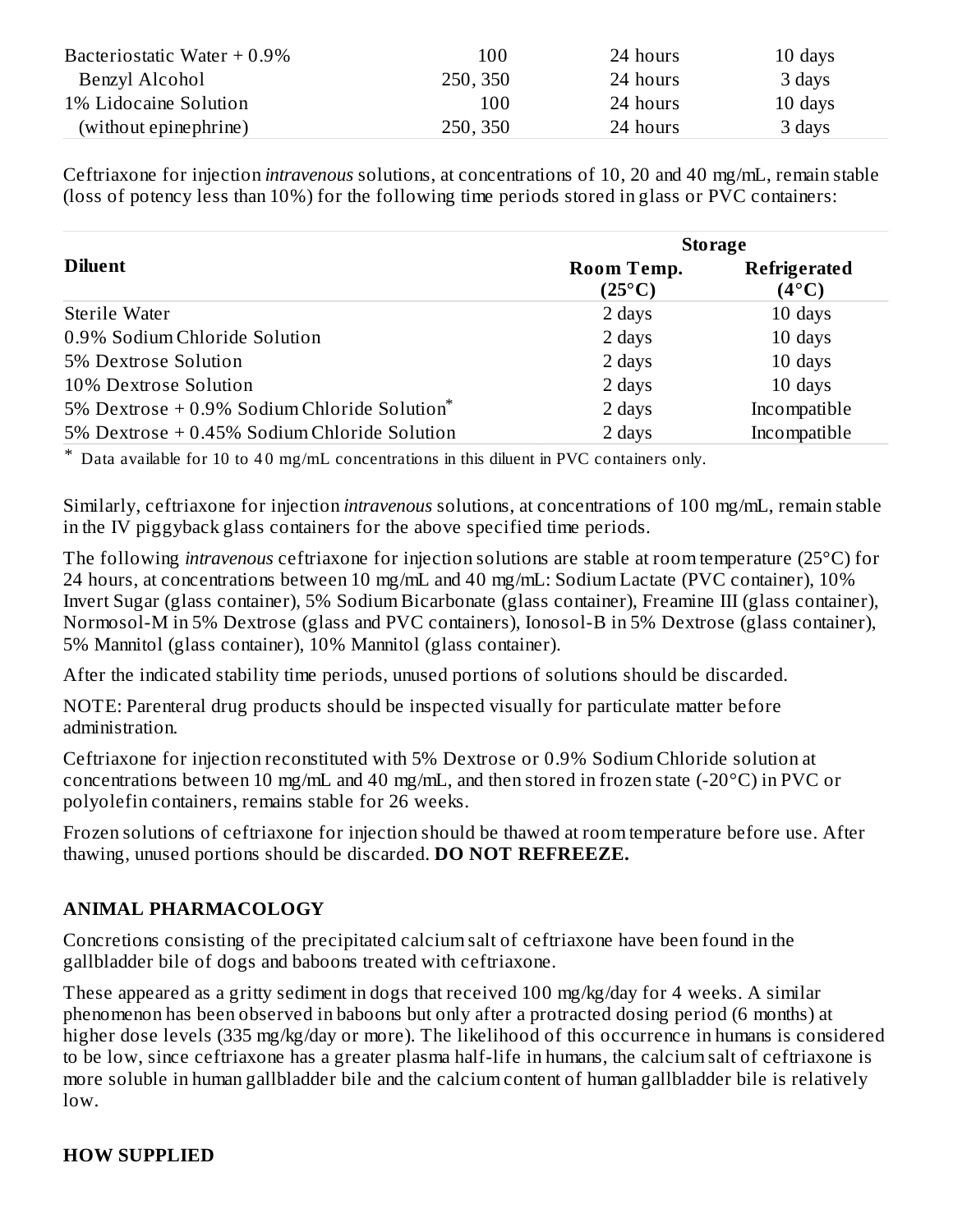### **CLINICAL STUDIES**

*Clinical Trials in Pediatric Patients With Acute Bacterial Otitis Media:* In two adequate and well-controlled U.S. clinical trials a single IM dose of ceftriaxone was compared with a 10 day course of oral antibiotic in pediatric patients between the ages of 3 months and 6 years. The clinical cure rates and statistical outcome appear in the table below:

| <b>Clinical Efficacy in Evaluable Population</b> |                                                                                                                                         |                             |                     |                                      |  |  |
|--------------------------------------------------|-----------------------------------------------------------------------------------------------------------------------------------------|-----------------------------|---------------------|--------------------------------------|--|--|
| <b>Study Day</b>                                 | 95%<br><b>Ceftriaxone</b><br>$Comparator -$<br>Confidence<br><b>Single Dose</b><br>10 Days of<br><b>Oral Therapy</b><br><b>Interval</b> |                             |                     | <b>Statistical</b><br><b>Outcome</b> |  |  |
| Study $1 - U.S.$                                 |                                                                                                                                         | amoxicillin/<br>clavulanate |                     |                                      |  |  |
| 14                                               | 74% (220/296)                                                                                                                           | 82% (247/302)               | $(-14.4\%, -0.5\%)$ | Ceftriaxone is<br>lower than         |  |  |
| 28                                               | 58% (167/288)                                                                                                                           | 67% (200/297)               | $(-17.5\%, -1.2\%)$ | control at study<br>day 14 and 28.   |  |  |
|                                                  |                                                                                                                                         | TMP-SMZ                     |                     |                                      |  |  |
| Study $2 - U.S.5$                                |                                                                                                                                         |                             |                     |                                      |  |  |
| 14                                               | 54% (113/210)                                                                                                                           | 60% (124/206)               | $(-16.4\%, 3.6\%)$  | Ceftriaxone is<br>equivalent to      |  |  |
| 28                                               | 35% (73/206)                                                                                                                            | 45% (93/205)                | $(-19.9\%, 0.0\%)$  | control at study<br>day 14 and 28.   |  |  |

An open-label bacteriologic study of ceftriaxone without a comparator enrolled 108 pediatric patients, 79 of whom had positive baseline cultures for one or more of the common pathogens. The results of this study are tabulated as follows:

Week 2 and 4 Bacteriologic Eradication Rates in the Per Protocol Analysis in the Roche Bacteriologic Study by pathogen:

|                          | <b>Study Day</b><br>13 to 15 |              | <b>Study Day</b><br>$30+2$ |              |
|--------------------------|------------------------------|--------------|----------------------------|--------------|
| Organism                 | No.                          | No.          | No.                        | No.          |
|                          | Analyzed                     | Erad. $(\%)$ | Analyzed                   | Erad. $(\%)$ |
| Streptococcus pneumoniae | 38                           | 32(84)       | 35                         | 25(71)       |
| Haemophilus influenzae   | 33                           | 28 (85)      | 31                         | 22(71)       |
| Moraxella catarrhalis    | 15                           | 12(80)       | 15                         | 9(60)        |

#### **Table 8. Bacteriologic Eradication Rates by Pathogen**

#### **REFERENCES**

1. Clinical and Laboratory Standards Institute (CLSI). *Methods for Dilution Antimicrobial Susceptibility Tests for Bacteria that Grow Aerobically; Approved Standard - Tenth Edition*. CLSI document M07- A10, Clinical and Laboratory Standards Institute, 950 West Valley Road, Suite 2500, Wayne,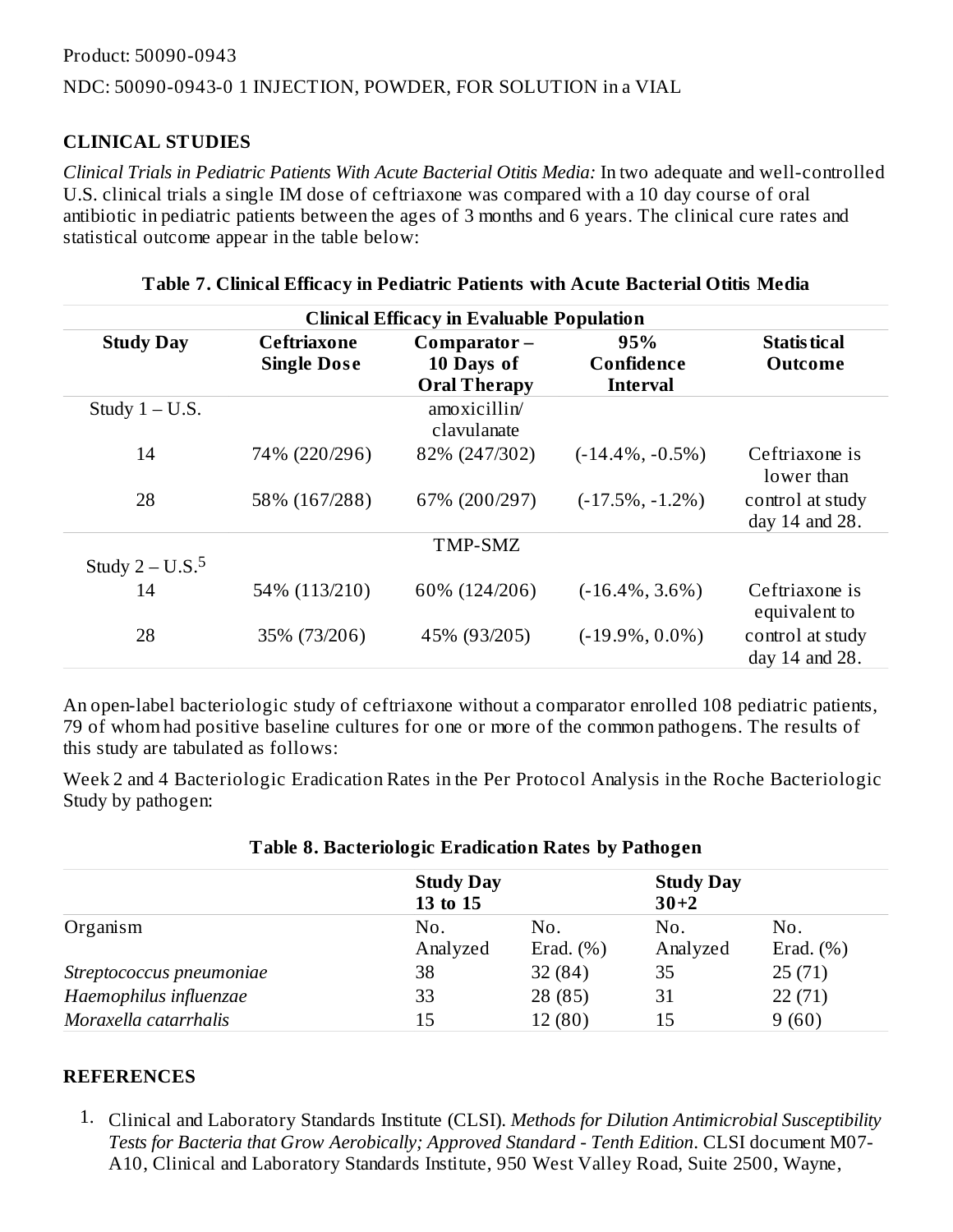Pennsylvania 19087, USA, 2015.

- 2. Clinical and Laboratory Standards Institute (CLSI). *Performance Standards for Antimicrobial Susceptibility Testing; Twenty-fifth Informational Supplement*, CLSI document M100-S25, Clinical and Laboratory Standards Institute, 950 West Valley Road, Suite 2500, Wayne, Pennsylvania 19087, USA, 2015.
- 3. Clinical and Laboratory Standards Institute (CLSI). *Performance Standards for Antimicrobial Disk Diffusion Susceptibility Tests; Approved Standard – Twelfth Edition*. CLSI document M02-A12, Clinical and Laboratory Standards Institute, 950 West Valley Road, Suite 2500, Wayne, Pennsylvania 19087, USA, 2015.
- 4. Clinical and Laboratory Standards Institute (CLSI). *Methods for Antimicrobial Susceptibility Testing of Anaerobic Bacteria; Approved Standard - Eight Edition*. CLSI document M11-A8, Clinical and Laboratory Standards Institute, 950 West Valley Road, Suite 2500, Wayne, PA 19087 USA, 2012.
- 5. Barnett ED, Teele DW, Klein JO, et al. *Comparison of Ceftriaxone and Trimethoprim-Sulfamethoxazole for Acute Otitis Media*. Pediatrics. Vol. 99, No. 1, January 1997.

Flagyl $^{\circledR}$  is a registered trademark of G.D. Searle & Co.

Mfg. by: Mfg. for: **Hospira Healthcare India Pvt. Ltd. Apotex Corp.** Irungattukottai - 602 105, India and and a weston, FL 33326 DATE OF REVISION: February 2016 948026417

#### **ceftriaxone**

| NDC 50090-0943-0                                                                                                                                                                                 |  |
|--------------------------------------------------------------------------------------------------------------------------------------------------------------------------------------------------|--|
| <b>GALAGINA, ELC</b><br>Product No. 5721-0                                                                                                                                                       |  |
| $1 \Omega T$                                                                                                                                                                                     |  |
| CEFTRIAXONE                                                                                                                                                                                      |  |
| <b>500MG INJECTION</b>                                                                                                                                                                           |  |
| <b>EACH VIAL CONTAINS</b><br>CEFTRAKONE SODIALIGUIVALENT TO<br>CIERTIFICATORIE SOILIME<br><b><i>PACIFITO RECONSTITUTION</i></b><br>POWDER AT 4A 77 DEGREES<br>PROTECT FROM LIGHT<br>1 SINGLE USE |  |
| VIAL                                                                                                                                                                                             |  |
| <b>DISTRIBUTED BY:</b><br>A-S Medication Solutions<br>Libertyville, IL 60048                                                                                                                     |  |
| SOURCE NDC:<br>60505-0751-0<br><b>6A HEALTHCARD</b><br><b>CHA</b><br>UKOTTAL402 105 INDIA<br><b>CKADE INSER</b><br><b>DISCARD AFTER:</b>                                                         |  |

| <b>CEFTRIAXONE</b>                          |                                      |                       |                                    |
|---------------------------------------------|--------------------------------------|-----------------------|------------------------------------|
| ceftriaxone injection, powder, for solution |                                      |                       |                                    |
|                                             |                                      |                       |                                    |
| <b>Product Information</b>                  |                                      |                       |                                    |
| <b>Product Type</b>                         | HUMAN PRESCRIPTION DRUG              | Item Code<br>(Source) | NDC:50090-0943(NDC:60505-<br>0751) |
| <b>Route of Administration</b>              | INTRAMUSCULAR,<br><b>INTRAVENOUS</b> |                       |                                    |
|                                             |                                      |                       |                                    |